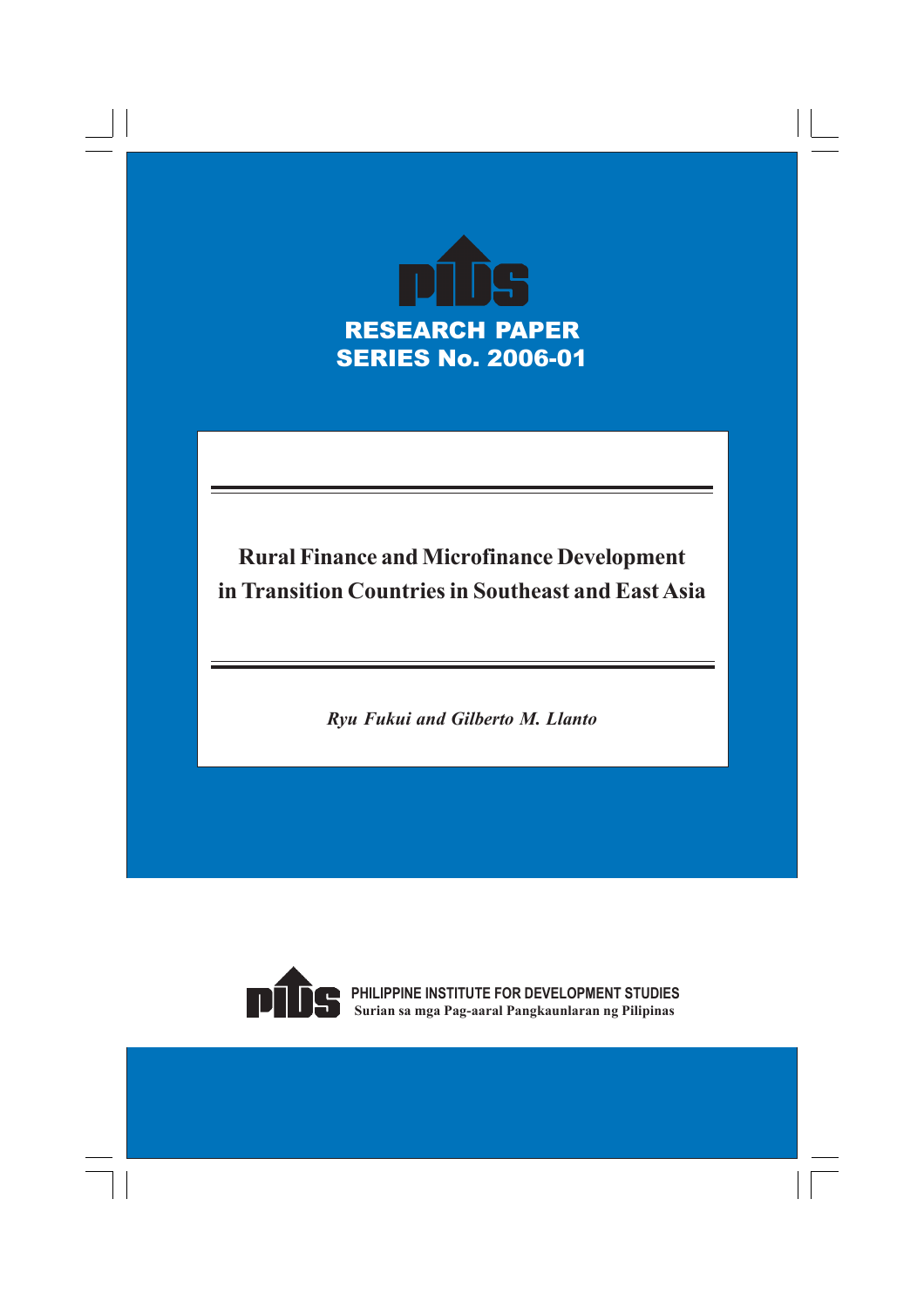# **Rural Finance and Microfinance Development in Transition Countries in Southeast and East Asia**

*Ryu Fukui* **and** *Gilberto M. Llanto*

**RESEARCH PAPER SERIES NO. 2006-01**



**PHILIPPINE INSTITUTE FOR DEVELOPMENT STUDIES Surian sa mga Pag-aaral Pangkaularan ng Pilipinas**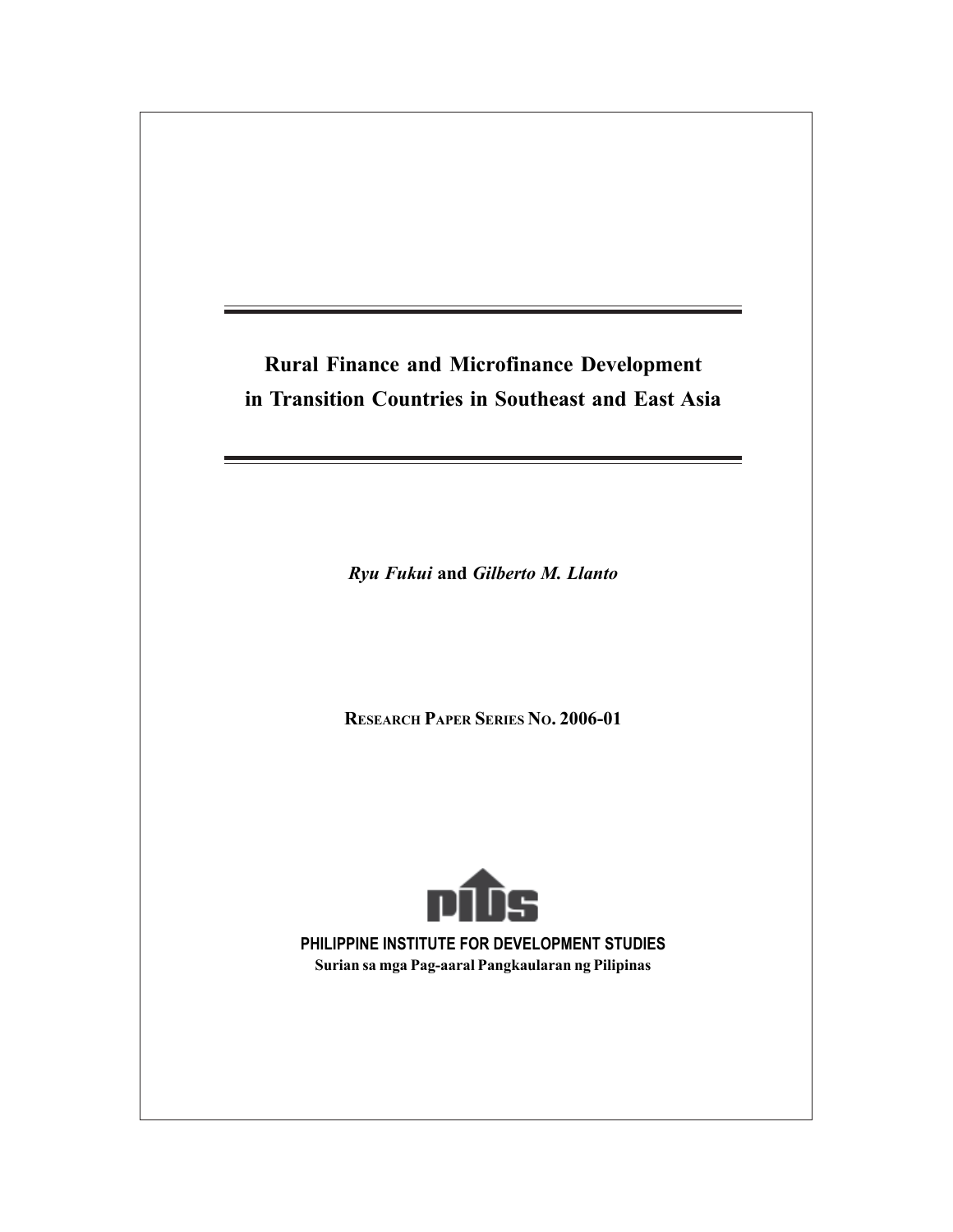Copyright 2006 Philippine Institute for Development Studies

Printed in the Philippines. All rights reserved.

The views expressed in this paper are those of the authors and do not necessarily reflect the views of any individual or organization. Please do not quote without permission from the authors nor PIDS.

Please address all inquiries to

\_\_\_\_\_\_\_\_\_\_\_\_\_\_\_\_\_\_\_\_\_\_\_\_\_\_\_\_\_\_\_\_

Philippine Institute for Development Studies NEDA sa Makati Building, 106 Amorsolo St. Legaspi Village, 1229 Makati City, Philippines Tel: (63-2) 893-5705 / 894-2584 Fax: (63-2) 893-9589 / 816-1091 / 894-2584 E-mail: publications@pidsnet.pids.gov.ph Website: http://www.pids.gov.ph

 $\overline{\phantom{a}}$  , where  $\overline{\phantom{a}}$  , where  $\overline{\phantom{a}}$  ,  $\overline{\phantom{a}}$  ,  $\overline{\phantom{a}}$  ,  $\overline{\phantom{a}}$  ,  $\overline{\phantom{a}}$  ,  $\overline{\phantom{a}}$  ,  $\overline{\phantom{a}}$  ,  $\overline{\phantom{a}}$  ,  $\overline{\phantom{a}}$  ,  $\overline{\phantom{a}}$  ,  $\overline{\phantom{a}}$  ,  $\overline{\phantom{a}}$  ,  $\overline{\phantom{a}}$  ,

ISSN 1908-3297 RP 07-06-500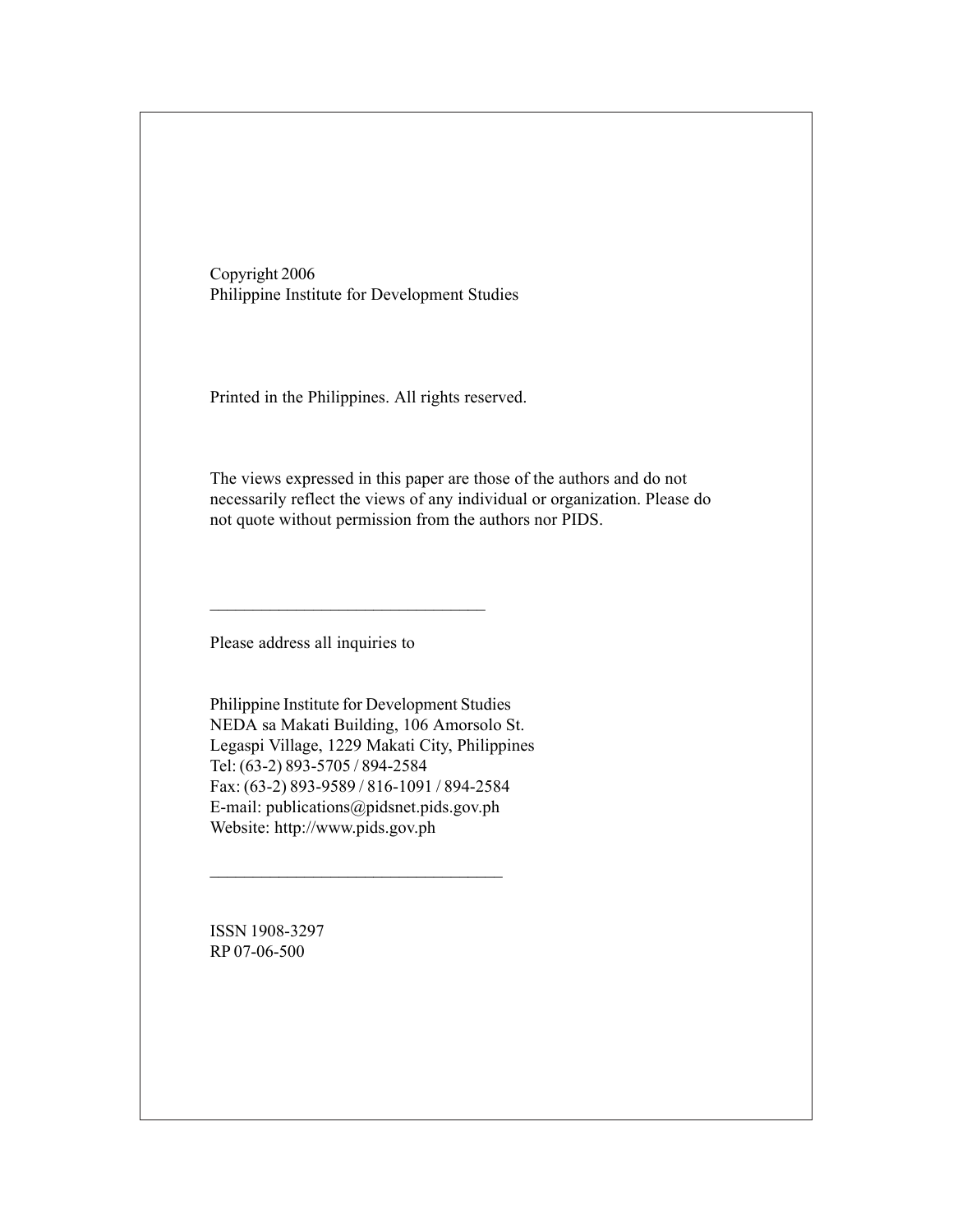# **Table of Contents**

| Abstract                                                                                                         | iv |
|------------------------------------------------------------------------------------------------------------------|----|
| I. Introduction                                                                                                  | 1  |
| II. Overview of Rural Finance and Microfinance Development<br>in Transition Countries in Southeast and East Asia | 3  |
| Cambodia                                                                                                         | 3  |
| Lao PDR                                                                                                          | 5  |
| Myanmar                                                                                                          | 6  |
| Vietnam                                                                                                          | 7  |
| Mongolia                                                                                                         | 9  |
| III. Agricultural Banks/Rural Development Banks                                                                  | 11 |
| <b>Institutional Forms</b>                                                                                       | 11 |
| Targeted Borrowers and Credit Extension                                                                          | 12 |
| Savings Mobilization                                                                                             | 13 |
| IV. Microfinance Banks/NGOs and Financial Cooperatives                                                           | 14 |
| Microfinance Banks                                                                                               | 14 |
| Microfinance NGOs and Projects                                                                                   | 15 |
| Financial Cooperatives and Other Indigenous Systems                                                              | 16 |
| V. Policy Implications                                                                                           | 18 |
| References                                                                                                       | 24 |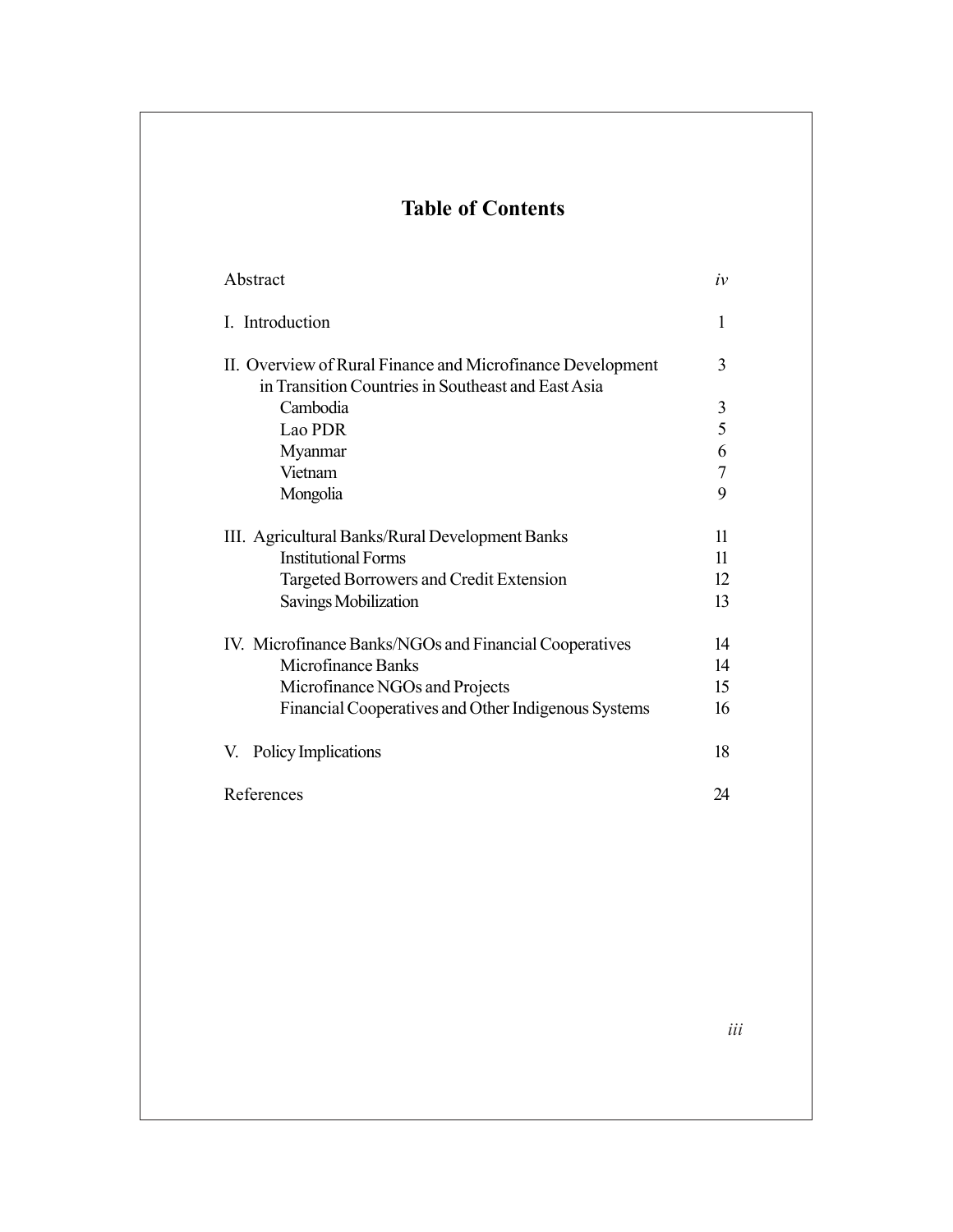### **Abstract**

Microfinance is an emerging important financial subsector in Asian transition countries. Its role is to improve financial access of the poor and small economic players and thus help them to build assets, which means a contribution to poverty alleviation. This paper provides an overview of rural finance and microfinance development in transition countries in Southeast and East Asia—Cambodia, Lao PDR, Myanmar, Vietnam, and Mongolia focusing on the institutional evolution and the interrelation between policies and institutions. We find diverse potentials that formal and semiformal financial institutions—agricultural banks, microfinance banks, microfinance NGOs, financial cooperatives, and other indigenous financial systems—have to reach out to the rural poor of respective nations. Any monolithic view that expects a single type of microfinance institution to dominate the rural financial markets is to be denied. To develop effective rural financial systems, some policy implications are drawn, such as reforms of agricultural banks, adoption of market-based policy framework, development of retail capacities of microfinance institutions, progressive establishment of legal and regulatory framework for microfinance, improvement in governance of indigenous financial systems, and importance of savings mobilization.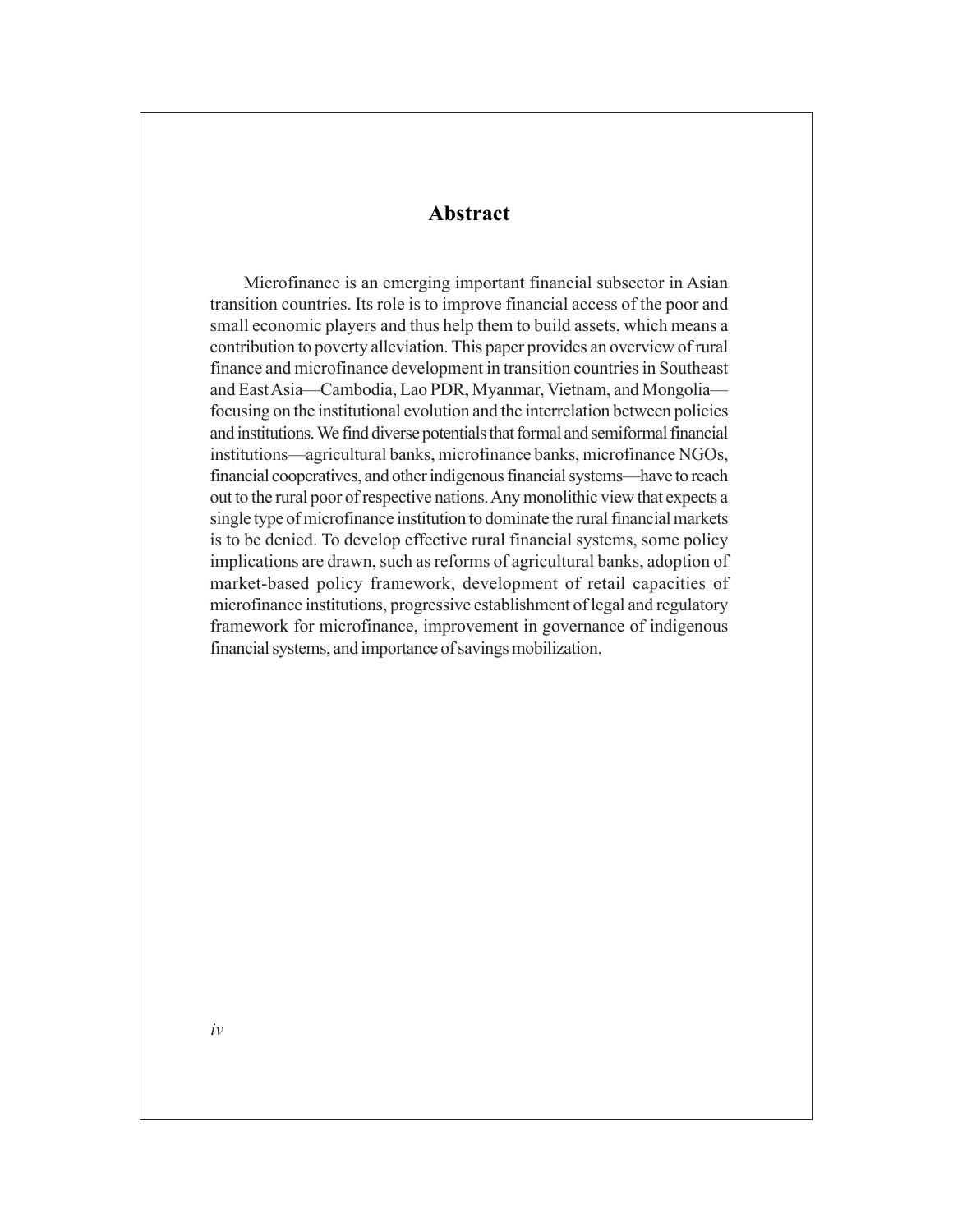## **Introduction**

Socioeconomic diversity among transition countries in Southeast and East Asia is large. The institutional heritage from previous centrally planned economic systems is more uneven compared with that of former Soviet Union transition countries in Europe and Central Asia. The "gradual approach" for economic reforms in Southeast or East Asia has often been cited as a salient characteristic, in contrast with the "shock approach" adopted by many countries in Eastern Europe and Central Asia. This gradualism, however, is to be understood as a consequence of diverse political and economic systems both before and after changes in the national regimes. A country-specific context largely dominates economic reform programs and processes. Thus, financial sector development is not an exception to the gradual process of domestic reform efforts in those countries.

Microfinance is an emerging important financial subsector in Asian transition economies, as it is in many other regions. Its role is to improve financial access of the poor and small economic players and thus help them to build assets, which means a contribution to poverty alleviation. Since rural economy dominates Asian transition countries, microfinance is expected to play a significant role in improving rural financial systems, which are largely deficient in meeting the demand for capital in the countryside.

Considering that the shape of existing financial systems and the degree of institutional development quite differ from country to country, questions arise: Can we expect any particular type of microfinance institution (MFI) to grow and dominate across different countries? What are the *developmental* issues and *transition* issues of microfinance? What policies and institutional reforms are appropriate for microfinance development in transition countries? To answer these questions, one should first look closely at how different institutions are evolving to reach out to the rural poor in Asian transition countries in *the period of microfinance*.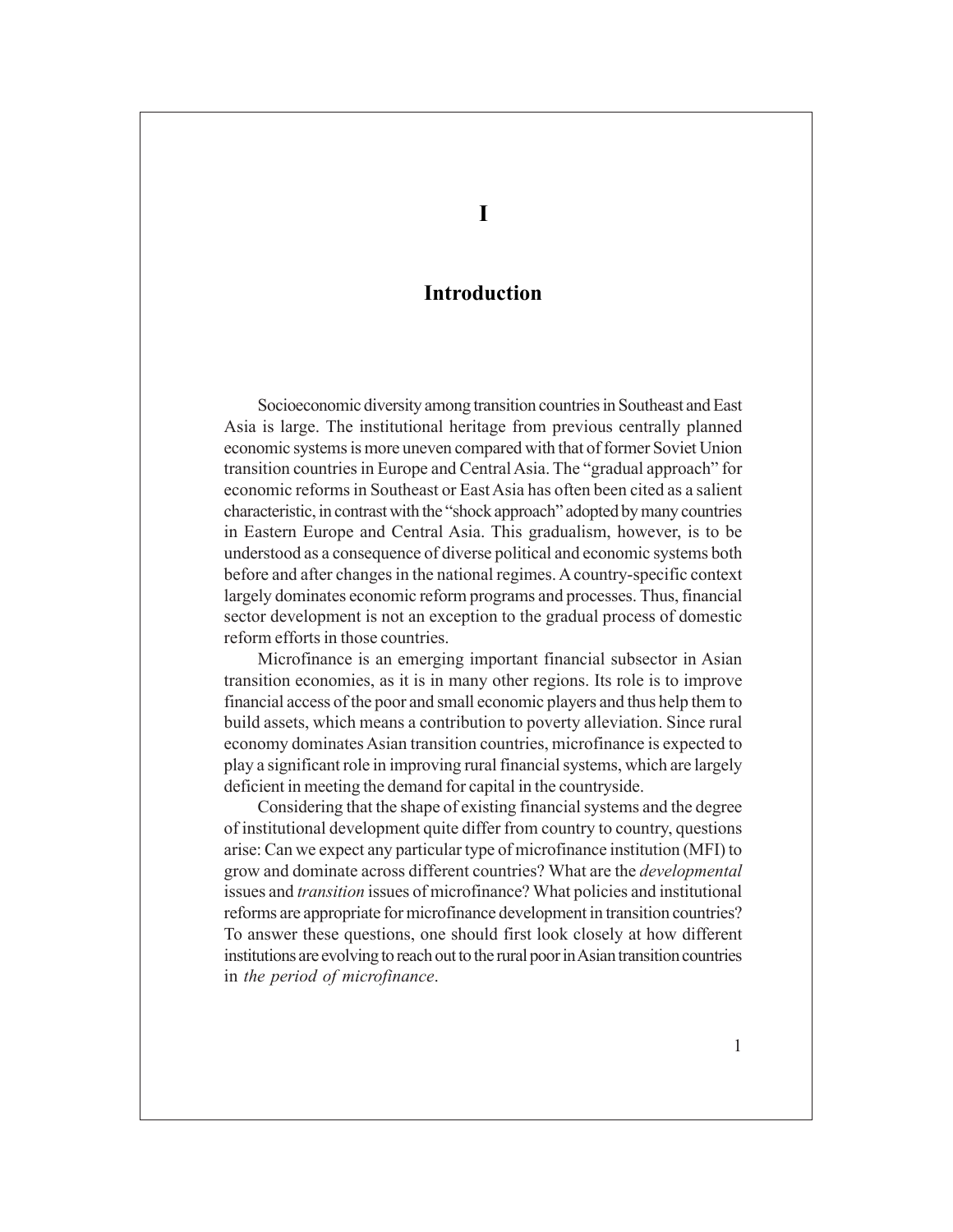With the abovementioned view, this paper attempts to provide an overview of rural finance and development of microfinance<sup>1</sup> in transition countries in Southeast and East Asia, excluding China<sup>2</sup>—Cambodia, Lao PDR, Myanmar, Vietnam, and Mongolia. It focuses on the institutional evolution and the interrelation between policies and institutions, through exploitation of secondary information in literature and, in some cases, first-hand information. Section II outlines the rural finance and microfinance development in rural areas in each nation. Section III highlights the institutional evolution of agricultural banks. Section IV highlights the evolution by major institution types of microfinance. Section V draws policy implications from the previous sections, though tentative.A chief limitation of this paper is that the arguments remain *sketchy* and each country experience is treated very briefly due to space constraints. However, we hope that the paper would be able to provide a holistic view on the impact of various environments and policies on the development of rural finance and microfinance in the countries concerned.

<sup>&</sup>lt;sup>1</sup> This note basically deals with microfinance *as a concept of the financial business model* without differentiating between those in rural and those in urban areas; however, descriptions on microfinance *institutions* are mostly addressed to those operating in rural areas.

<sup>2</sup> China is excluded for two reasons: (i) the knowledge and experiences of the authors in analyzing China's microfinance is insufficient, and (ii) the primary purpose of this paper as presented in the OECD conference on China rural finance is to draw policy implications from experiences in transition economies other than China.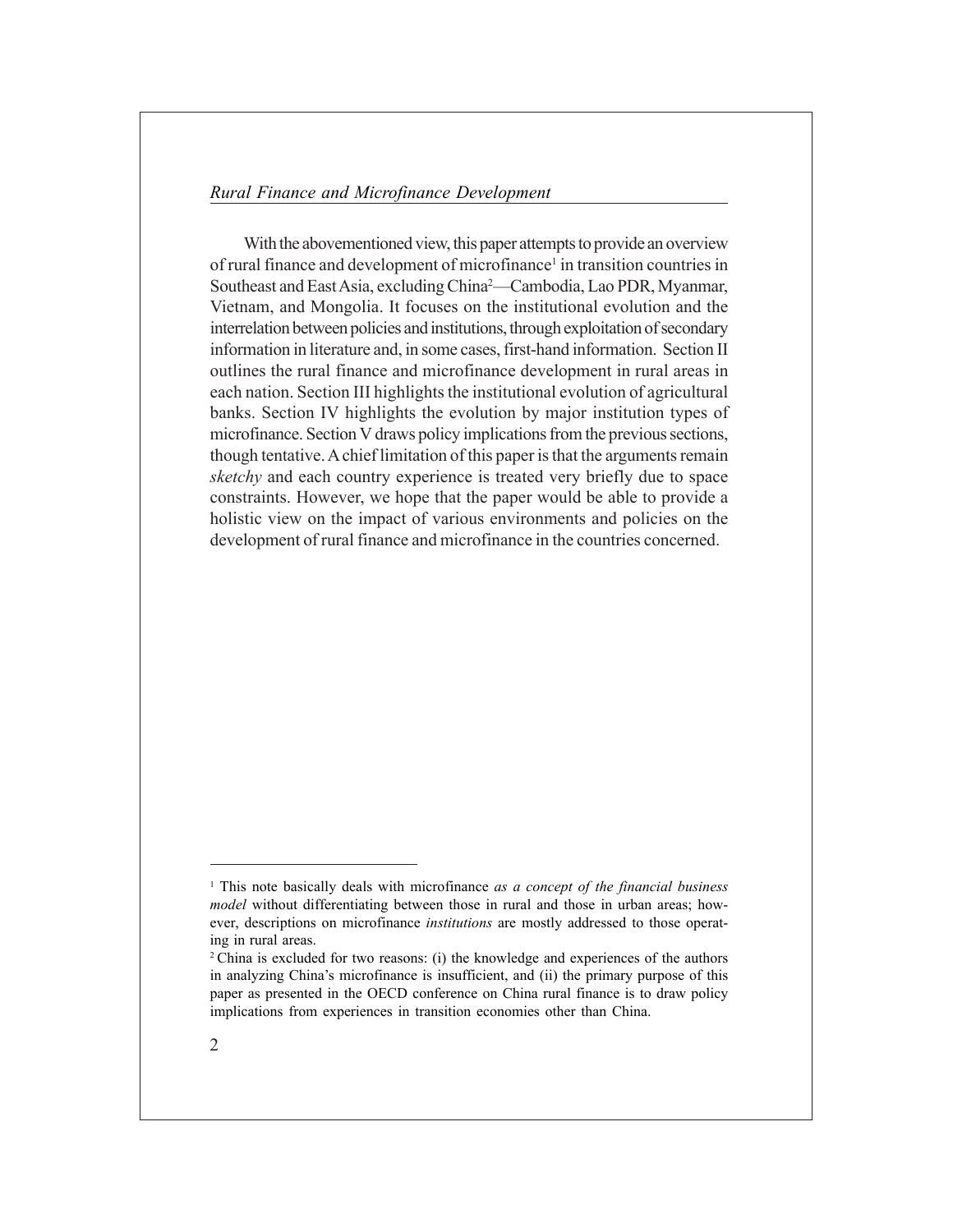# **Overview of Rural Finance and Microfinance Development in Transition Countries in Southeast and East Asia**

#### **Cambodia3**

Cambodia has a population of 12.3 million, of which about 10 million live in rural areas. The financial sector is still in its infancy. Banks have to this point played only a small role in savings mobilization and financial intermediation and their operations are generally confined to Phnom Penh. Nearly 40 percent of the people have no access to formal bank branches and only 6 percent of total banking sector advances are for agriculture or related activities. Cambodia does not have any specialized public bank, or other financial vehicle, that extends retail services to farmers. Such an institutional *vacuum* in formal financial supply seems to characterize the basic environment of Cambodian rural finance. There is high anticipation for microfinance development to fill the huge gap in the demand for and supply of rural financial services. Nongovernment organizations (NGOs) that became active in the late 1970s with the humanitarian approach have gradually moved out of relief and rehabilitation works and redefined their roles in interventions in the development process. Among those interventions, microcredit undertakings have thrived since the early 1990s, and most of the country's 24 provinces now have microcredit services provided by NGOs (reportedly numbering 72 in total).

Cognizant of the serious lack in rural financial services, the government has adopted a series of policy measures, supported by international donors: (i) establishment of the Credit Committee for Rural Development (CCRD) in 1995; (ii) introduction of a framework in the Banking Law to enable eligible NGOs and other rural finance providers to become regulated MFIs; (iii) creation of a unit in the National Bank of Cambodia (NBC) to supervise and monitor MFIs; and (iv) establishment of an apex institution to provide financing for MFIs, namely the Rural Development Bank (RDB). With these measures

<sup>3</sup> For sources, see section of Cambodia in the references.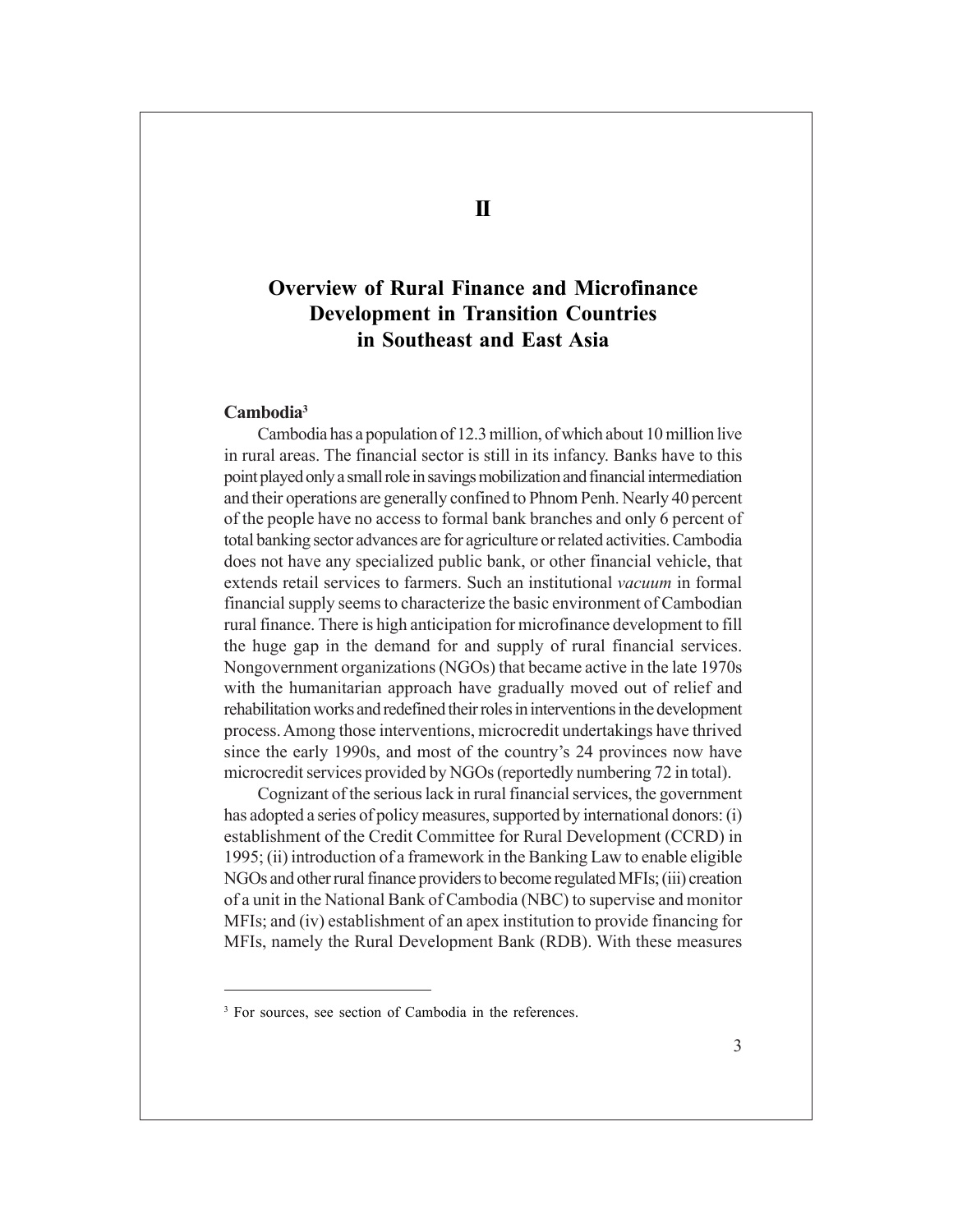being in effect since the late 1990s, it can be said that among Southeast and East Asian transition countries, Cambodia has put in place the most *supportive* fundamentals as to policy framework for microcredit development (but not necessarily in terms of savings mobilization), though local capacities and institutions are to be yet substantially developed. Currently, specialized banks engaged in microfinance and NGO MFIs are integrated into the regulations of the NBC. With technical and financial supports by donors, the NBC developed banking legislation that includes registration and licensing requirements and some prudential standards for larger MFIs. As of the end of 2001, there were 32 registered NGOs and MFIs, the top five of which dominated more than 80 percent of the aggregated loan portfolio, including ACLEDA Bank (a specialized bank), the EMT and Hatthakaksekar (licensed NGOs), and PRASAC and Seilanithih (registered NGOs). In total, the rural financial institutions reach around 420,000 borrowers, which represent about 23 percent of the rural households. Among them, the rapid growth of ACLEDA Bank is phenomenal: after only about three years in operation as an NGO microfinance project, ACLEDA transformed into a microfinance specialized bank in 1995 and, as of the end of 2002, had 75 branches in 14 provinces and a workforce of 863. Its loan outstanding had grown to US\$27 million, serving more than 80,000 borrowing customers.<sup>4</sup> Fully supported by international donors since its establishment, ACLEDA Bank has been expanding its range of products in retail banking to include loans for small and medium enterprises, cash management and money transfer services, and deposit services to the public. Savings mobilized by ACLEDAís deposits are yet small (US\$5.7 million in 19,070 accounts as of the end of 2002), but have been growing rapidly in recent years.

As regards the RDB, a governmental wholesale conduit to MFIs, the loan outstanding (to five financial institutions) was US\$1.9 million as of January 2002, with an additional US\$20 million available in credit from the Asian Development Bank (ADB) to be on-lent to MFIs.

<sup>4</sup> The amount of loan outstanding was at the end of 2002, according to ACELEDA annual report 2002. The number of borrowing customers was reported at 81,453 as of the end of 2002, according to Channy (2002).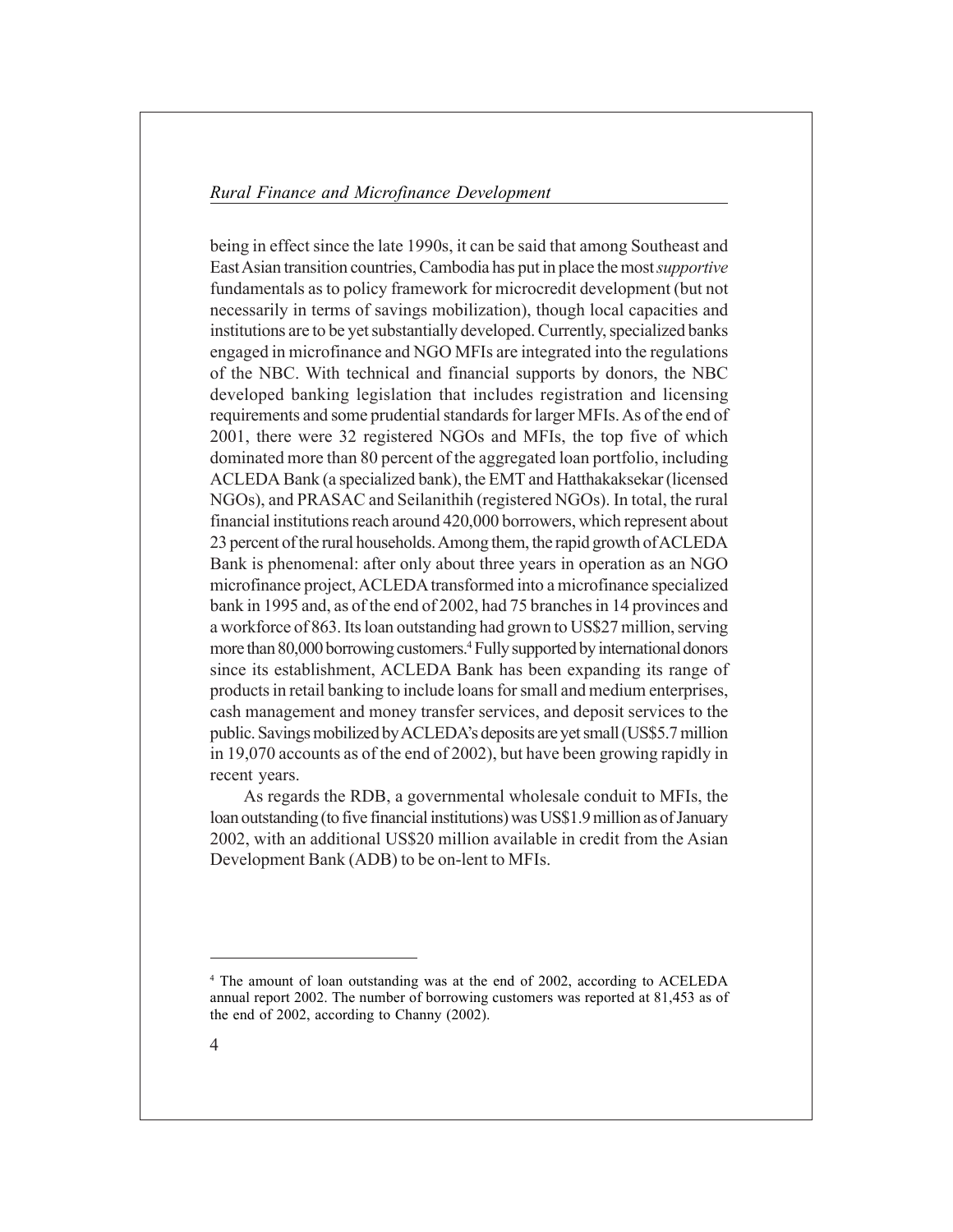#### **Lao PDR5**

Lao PDR remains largely agricultural and rural. About 85 percent of the workforce is engaged in agriculture, which generates 51 percent of the GDP. The financial sector in Lao PDR is small relative to the size of the national economy (the total banking system assets are approximately 25 percent of GDP) and, in particular, has achieved a very low level of outreach in rural areas. According to the UNDP/UNCDF estimation based on a rural household survey conducted in 1996, only 11 percent of rural people had the ability to access formal financial institutions, and only 1 percent saved in bank deposits. Foreign banks are not allowed to open branches outside the municipality of Vientiane.

The country's current policy to support rural access to finance has been implemented primarily by the Agriculture Promotion Bank (APB), functioning as a policy bank (one of the four state-owned banks established in 1993). The APB is, to date, the only formal credit provider of any significance in rural Lao PDR. Although its financial situation is unclear, $6$  the APB has been producing operating losses and has accumulated a high level of problem loans, resulting in periodic recapitalization by the government, according to the Asian Development Bank (ADB). The APB's operations have been reportedly controlled by the government, including the setting of the level of interest rates, and thus responsibility and management autonomy as a financial institution have been limited. However, given the difficult operating environment for rural finance, the government has moved to introduce microfinance projects since the late 1990s. Pilot microfinance projects catering to the rural poor have recently emerged with support by donors and international NGOs; reportedly, the current outreach by the three largest MFIs, including the Lao Women's Union (LWU), has been estimated at about 10,000 clients. Currently, there are no regulations for NGO MFIs in Lao PDR.

There are also traditional credit schemes and revolving funds based at the village level, generally called "village revolving funds" (VRFs), in Lao PDR, which serve as financial and social intermediaries between supporters (the government and donors) and villagers. It is reported that more than 1,600 VRFs serving about 8,000 borrowers are active; however, they are not operating

<sup>5</sup> For sources, see section of Lao PDR in the references.

<sup>6</sup> APB has never published its financial statements (ADB 2002).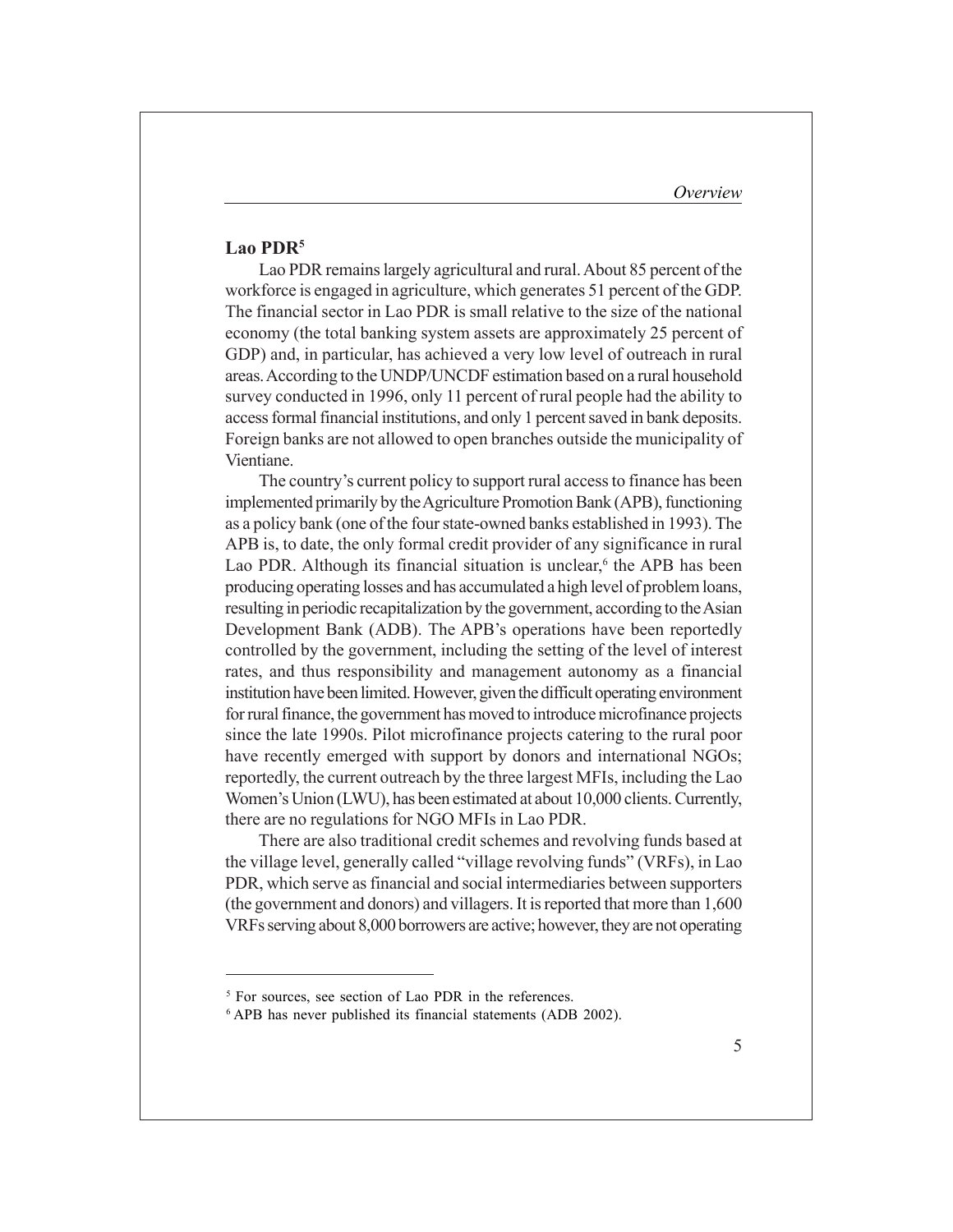on a financially sustainable basis. Recently, the government established the Rural Micro Finance Committee (RMFC) and prepared to assess the status of rural microfinance so that it could develop a policy statement and action plans for implementing sustainable microfinance. The World Bank reports that the draft is currently under a consultative process including stakeholders such as donors, practitioners, and provincial authorities.

### **Myanmar7**

Myanmar is an agriculture-based country in which more than 70 percent of its 48.3 million population resides in the rural areas and the agricultural sector (including livestock, fisheries, and forestry) accounts for 57 percent of GDP. In rural Myanmar, the Myanma Agricultural Development Bank (MADB), a state-owned bank established in 1953, is virtually the only major source of institutional credit, with the exception of financial cooperative societies; the Myanmar Economic Bank (state-owned) and private commercial banks are mostly confined to the urban areas. The MADB's mandate and funding priority have been for the benefit of farmers, but the scale of loans is severely limited, mainly due to funding constraints. Also, the mountainous geography and poor infrastructure in the rural areas make provision of financial services very difficult. As a result, there is huge excess demand for capital in the countryside.

Microfinance in Myanmar is an exogenous phenomenon brought to the country in 1997 by international NGOs (PACT, GRET, and Grameen Trust) contracted by the United Nations Development Program/United Nations Office of Project Services (UNDP/UNOPS), which are interested in using microfinance as part of an overall package for poverty alleviation in three specially designated regions in the rural areas. Although these microfinance projects are yet at the early stage, the aggregate number of clients has grown quite rapidly. For instance, the estimated number of active borrowers exceeded 100,000 after only about four years of operation. However, the geographical coverage of these projects is still very small (only a few percent of the country's

<sup>7</sup> For sources, see section of Myanmar in the references. The observations and estimations deriving from the authors' field research on microfinance in Myanmar in 2001-2002 are also included.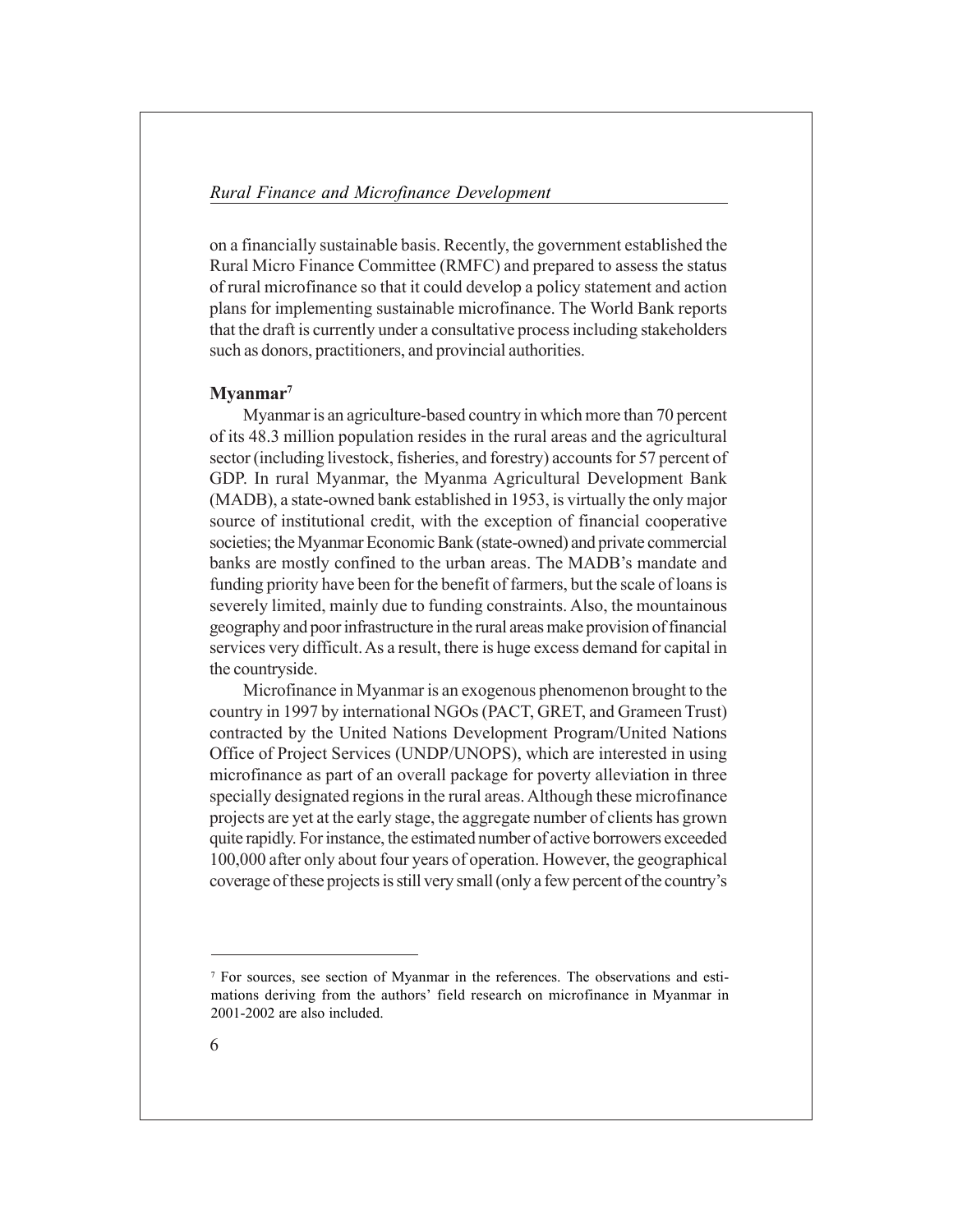townships), which may be explained by the experimental or pilot nature of the UNDP/UNOPS project.

As a result, microfinance in Myanmar is up to now at an embryonic stage—only of *project status*, supported by international donors—but the quick growth in outreach provides encouraging evidence of potentials for future growth. The Myanmar government, including the central bank,<sup>8</sup> has insufficient exposure to microfinance practices, although at least two sensitization seminars supported by donors have been held since 1999.<sup>9</sup> The country lacks the policy framework, legal structure for registering microfinance NGOs, and administrative structure that are needed for dealing with microfinance undertakings. As for indigenous financial systems in Myanmar, savings and credit cooperative societies are run under the auspice of the Ministry of Cooperatives, and small-scale economic players are a large part of their members. The number of such savings and credit societies in operation is said to be about 2,000 throughout the nation, which indicates that the cooperatives form a sector of some significant weight in rural financial activities in Myanmar.

#### **Vietnam10**

In Vietnam, 75 percent of the population and 90 percent of the poor currently live in rural areas. Agricultural activities account for 70 percent of the income of rural dwellers. Hence, in spite of vigorous industrial growth and economic structural transformation throughout the 1990s, the rural economy is still dominant in Vietnam. Since its establishment in 1988, the Vietnam Bank for Agriculture and Rural Development (VBARD)<sup>11</sup> has been the major source of credit and savings in rural Vietnam. Its growth in size and scope during the 1990s is remarkable: VBARD is regarded as having contributed significantly to the agricultural expansion under the *doi-moi* (renovation) policies in Vietnam. Now the biggest commercial bank, it has a very extensive network (1,568

<sup>&</sup>lt;sup>8</sup> The Central Bank of Myanmar is not autonomous from the government; it is part of the Ministry of Finance and Revenue.

<sup>9</sup> Microfinance seminars were organized by the UNDP/UNOPS in November 1999 and by JICA in June 2002.

<sup>&</sup>lt;sup>10</sup> For sources, see section of Vietnam in the references.

<sup>11</sup> VBARD was established in 1988 as the Vietnam Bank for Agriculture, separated from the State Bank. In 1996, its mandate was extended to include the development of the rural economy, rather than only agriculture, and thus its name was changed.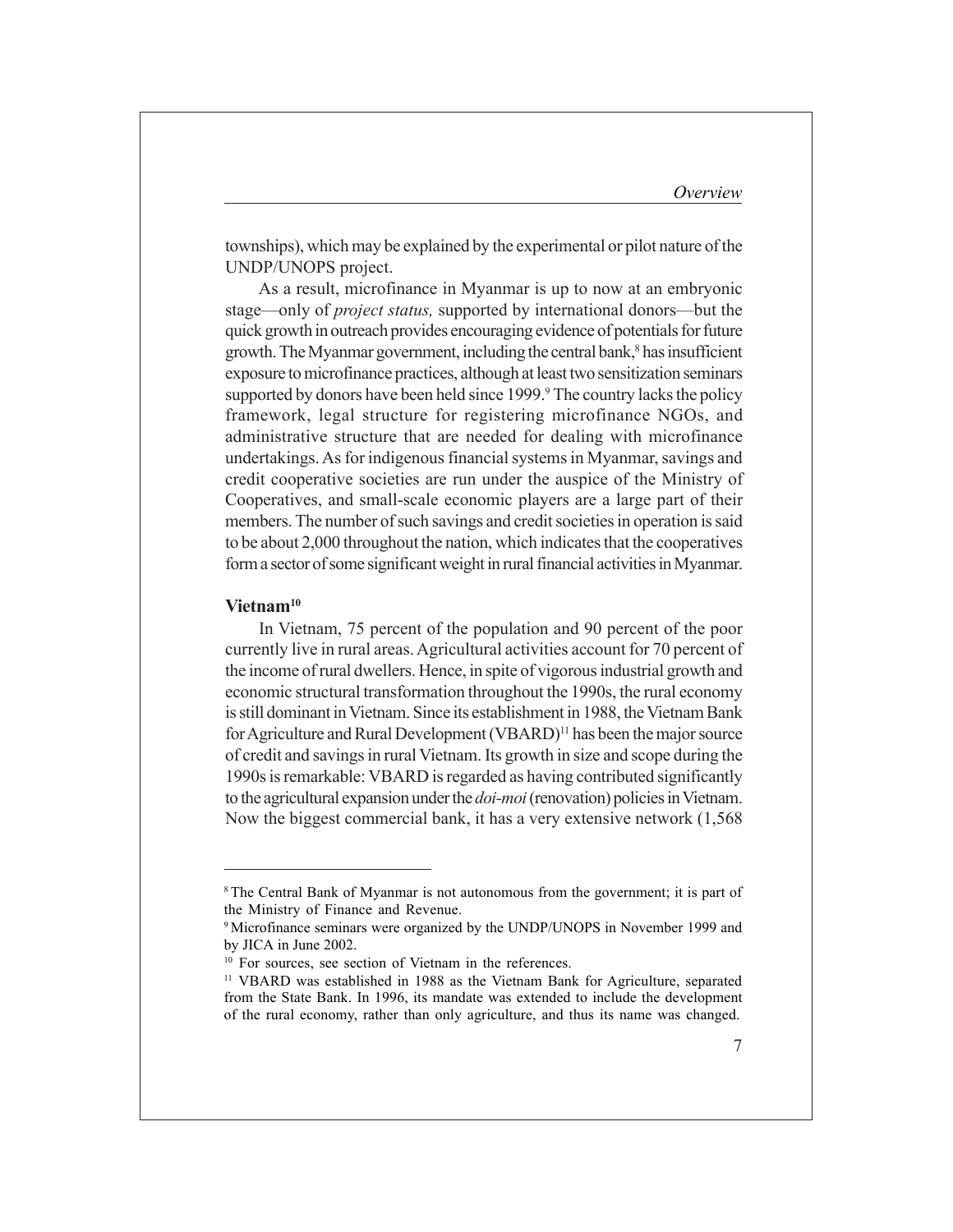branches) and serves 5.5 million rural households, which represent as large as 45 percent of the total. It had total outstanding loans of US\$4 billion and deposits of US\$1.8 billion as of 2001. The Vietnamese government established the Vietnam Bank for the Poor (VBP) in 1995 to serve poor households that could not be reached by VBARD, whose major task was to provide subsidized credit through a joint liability group. The VBP used VBARD's extensive network of branches; it had no separate staff members and was not involved in any savings activity. By 2002, the VBP had provided a total of US\$452 million in credit to some 2.7 million households, which is a substantial outreach. However, the most crucial issue concerning the VBP was its lack of longterm viability and sustainability. In 2002, one of the financial reforms to separate policy lending from commercial banking included the reorganization of the VBP as a new policy bank. Thus the Vietnam Bank for Social Policies (VBSP) was established in March 2003, integrating all of the operations of the VBP and four other policy lending programs that were extended by the government, including loans to students and "employment generation" programs, i.e., lending to small entrepreneurs.

At the commune level, there used to be thousands of credit cooperatives (about 7,100 in 1985) throughout the country. They, however, collapsed by 1990 and the substantial amount of deposits (reportedly VND100 billion) were not reimbursed to their owners. In 1993, the People's Credit Funds (PCFs) were established—commune-level savings and credit cooperatives modeled after the *Caisse Poplulaire* Credit Union System in Quebec, Canada. They now form another pillar of rural finance in Vietnam, operating under the cooperative law. As of the end of 2001, there were 906 PCFs totaling 807,546 member, loans outstanding of US\$168 million, and mobilized savings of US\$128 million. PCFs can be regarded as microfinance institutions that, while operating without any subsidies, have been relatively successful in reaching out to the poor and mobilizing savings.

VBARD, VBSP, and the PCFs are thus forming a formal sector for the provision of microfinance and are supervised by the State Bank of Vietnam. In addition to their activities, the various roles of semiformal actors should be noted, in particular those of people's organizations such as the Vietnamese Women Union and international NGO projects, in rural finance. People's or mass organizations, though not financial intermediaries *per se*, are quasigovernmental bodies that are represented at all levels, from national to commune. They often act as "brokers" between VBARD or the VBP and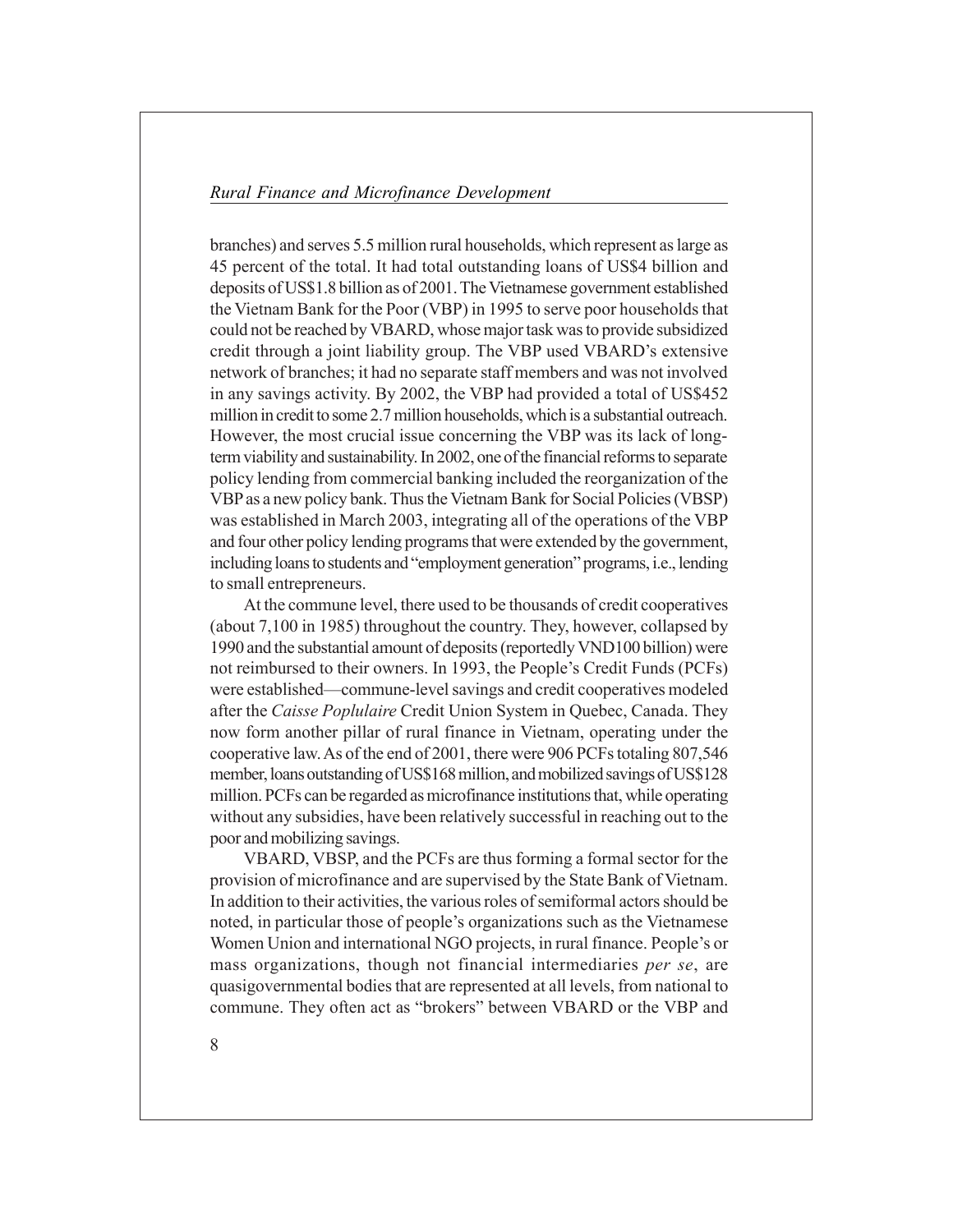their borrowers, and establish savings and credit groups that enable them to reach many rural poor (1.6 million as of 1998). However, they heavily depend on the government for loan funds. International NGOs are active in Vietnam in bringing in best practices, providing capacity building programs, and implementing savings and credit schemes. Nonetheless, they are yet small compared with those of other Asian countries in terms of size relative to the nation's financial system. Finally, the postal savings have grown rapidly since their establishment in 1999; as of the end of 2002, the total outstanding was over US\$250 million among 420,000 accounts, collected by 709 offices throughout the country.12

#### **Mongolia13**

Mongolia is a vast country with one of the lowest population densities in the world. The inhabitants number only 2.4 million and are widely dispersed over the land, the surface of which is equivalent to that of Alaska. About 65 percent of the population reside in rural areas and a large part of them live as seminomadic herders. Agriculture contributes about 30 percent of GDP. The lack of access to financial services in rural Mongolia has been perceived as one of the key constraints to the countryís rural development. Until recently, there were only two formal financial institutions that had networks at the *soum* (village) level: the Agricultural Bank of Mongolia (AgBank) and the Post Bank. Financial services diffusion was further hampered by a series of banking crises during the 1990s that caused the whole banking system to suffer from widespread public distrust. As a result, rural finance in Mongolia became a serious need that was very difficult to fulfill. AgBank was founded in 1991, inheriting the rural banking network of the State Bank. AgBank became insolvent after years of accumulated losses and, in 1999, the Bank of Mongolia placed it in receivership. Since then, many programs for remediation have been initiated, supported by international donors, as all of the stakeholders realized the importance of AgBank whose network in rural areas was the most extensive. The management was contracted with a foreign firm, and finally the privatization was successfully finalized in March 2003. The results of restructuring during this process have initially been viewed as successful;

.

<sup>12</sup>*Nikkei Journal,* March 17, 2003.

<sup>&</sup>lt;sup>13</sup> For sources, see section of Mongolia in the references.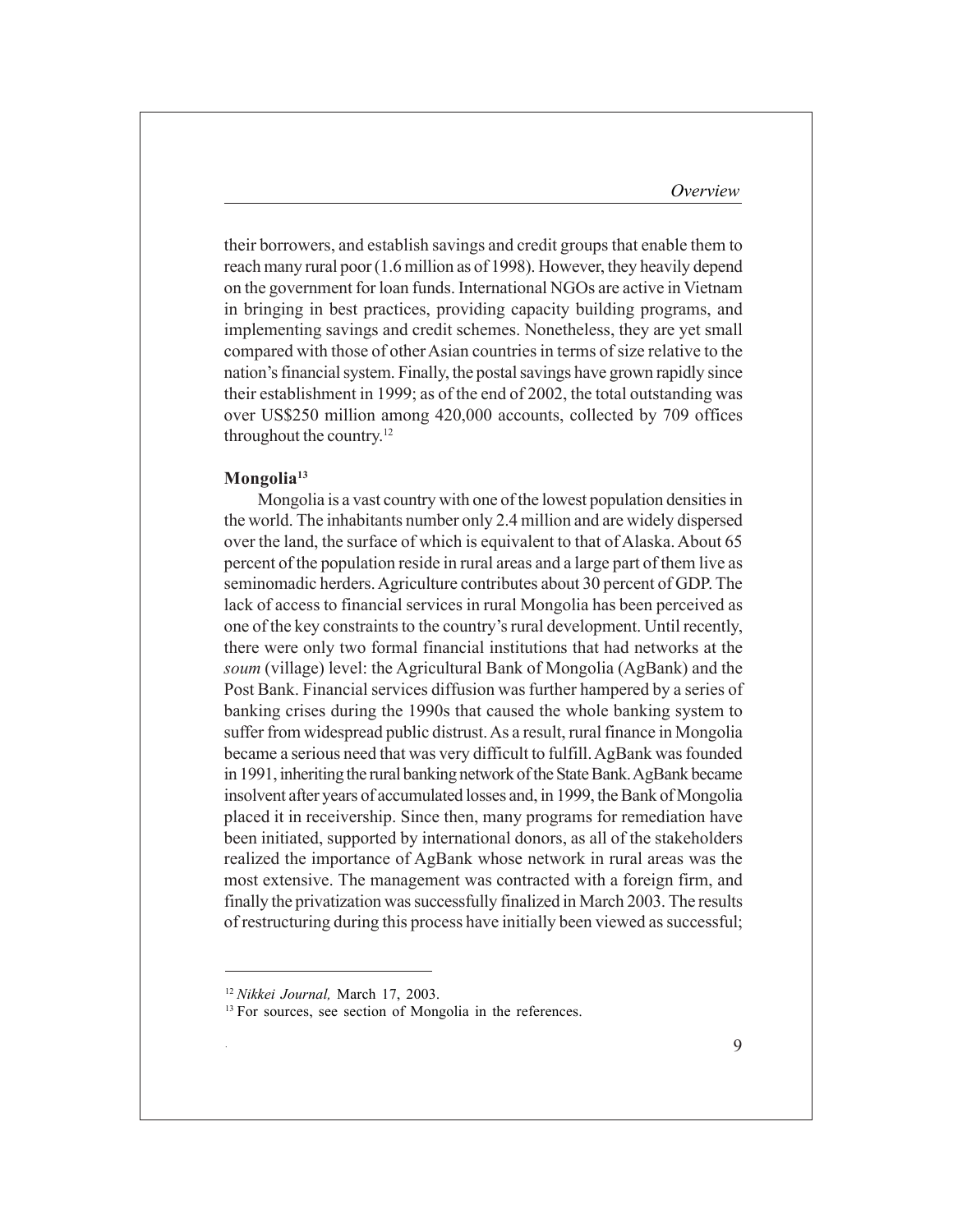the rehabilitation of the rural financial infrastructure thus far includes the following increases in 2002: branch offices, from 269 to 356; employees, from 803 to 1,525; loans, to more than 400,000 in number; and deposits, to US\$39 million. According to AgBank, one out of every two rural households uses AgBank. As for the client base, it is reported that AgBank is strengthening its focus on wealthier herders, rather than the poor segment.

Also dramatic in the recent evolution of Mongolian rural microfinance was the birth of  $XacBank<sup>14</sup>$  in 2001, a product of the merger of the nation's first finance company (XAC Co. Ltd.) that originated from the UNDPsupported MicroStart project and an SME lending institution in the Gobi region (Goviin Ehlel Ltd.) funded by the United States Agency for International Development (USAID). Being owned by seven NGOs through the holding company, XacBank has 15 branches in the rural areas in addition to its six in Ulaanbaater. As of the end of 2002, it had 11,063 borrowers with total loan outstanding of US\$4.9 million (of which, "microloans" constituted 51 percent) and savings of US\$6.0 million. So far, XacBank has targeted the "vulnerable" nonpoor" and the "moderately poor."

Besides the fast-growing AgBank and XacBank, savings and credit unions (SCUs) and NGO microfinance have also emerged in rural microfinance. Backed by active donor supports, the rural finance in Mongolia has been experiencing an ice-breaking moment in its history. The first SCUs outside the capitol were formed in 1999 and, as of the end of 2001, 135 SCUs were registered, of which 69 were located in the rural areas. The ADB has been supporting these undertakings. As to NGO microfinance and donor-supported projects, UNDP reports that about 60 are active, among which is Credit Mongol, a nonbank financial institution functioning as an implementer of an applied research project of the UNDP and the United Kingdom's Department for International Development (DFID), which has been attracting an increased level of attention from the donor community. Other projects have also been implemented, including those under the auspices of the World Bank Sustainable Livelihoods Support Project and the World Vision.

<sup>&</sup>lt;sup>14</sup> Xac is a Mongolian acronym for "Golden Fund for Development."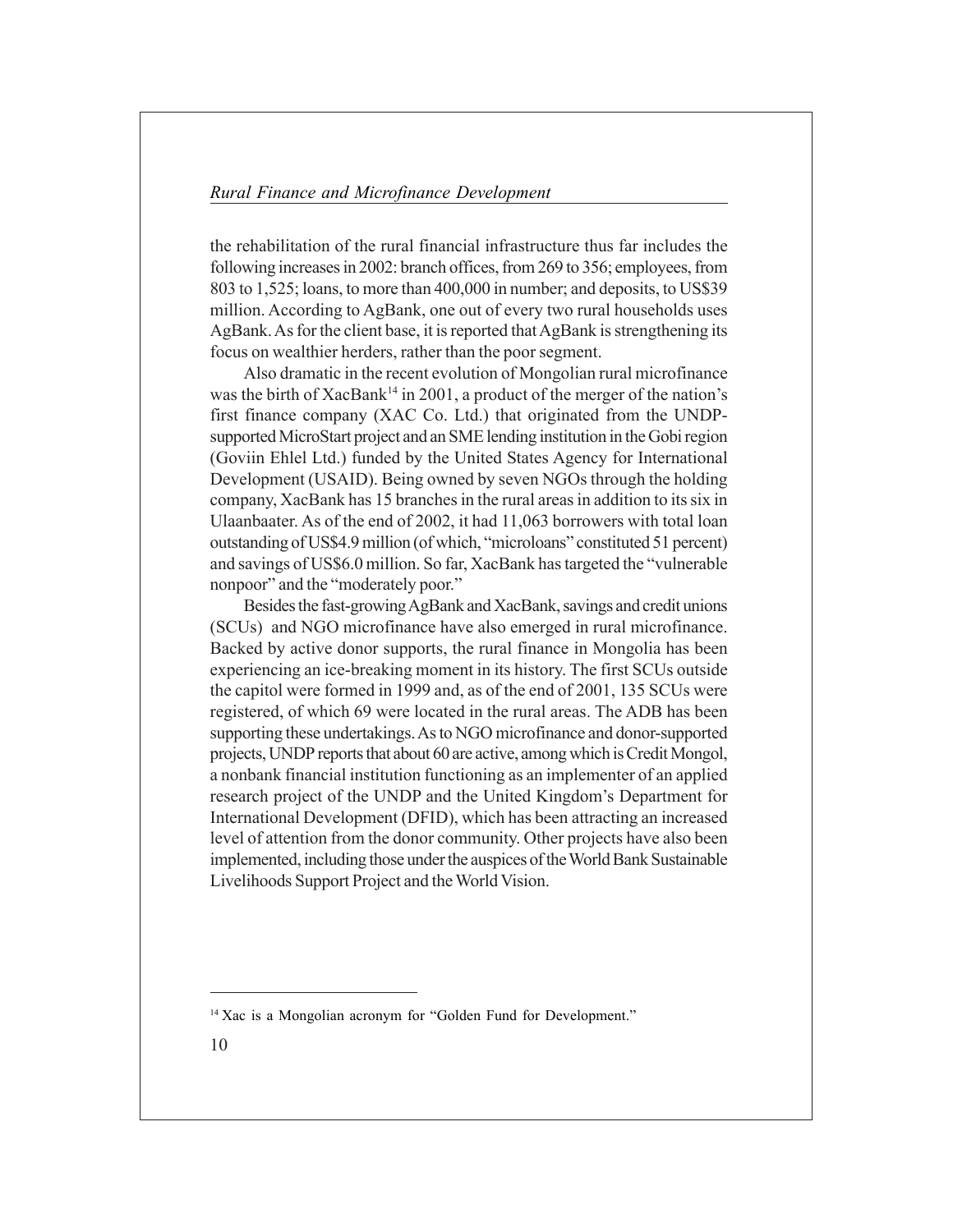## **Agricultural Banks/Rural Development Banks**

#### **Institutional Forms**

As was overviewed in Section I, agricultural banks are currently playing a central role as formal providers of financial services in rural areas in Asian transition countries. A good part of their operation is to serve small farmers, and in some cases, nonfarmers, in the countryside, even though microfinance methodology has not necessarily been built into the system. The most sizable outreach has been achieved by VBARD (Vietnam), which serves as much as 45 percent of the nation's total households. The MADB (Myanmar) is the second largest agricultural bank in terms of workforce, serving about 1.6 million rural households. Although its recent operational and financial status is unknown, the APB (Lao PDR) remains the only formal supplier of credit of any significance in Lao PDR. These three banks basically follow a policy bank model of being fully owned by the government and are thus given the major mandate of supporting agricultural expansion and related activities in the countryside of their respective countries. However, their banking licenses differ depending on the country context. For example, VBARD is given the status of a full-fledged commercial bank that serves farming and nonfarming individuals and enterprises, whereas the MADB is mandated by a special law to limit its scope mostly to seasonal crop loans to farmers. AgBank (Mongolia) is an example involving institutional transformation from the governmental policy bank model. After it was established as a state-owned commercial bank holding an extended outreach in rural areas, subsequent managerial failures caused its insolvency, which necessitated the authorities to initiate a comprehensive restructuring of the bank's operations and financial base. The Mongolian government pursued the AgBank's organizational rehabilitation and improvement of governance by adopting a management contract with a foreign party and, eventually, privatization involving foreign investors. While these four banks are financial service retailers in the rural areas, the RDB (Cambodia) is a small apex organization that exists for the purpose of channeling (on-lending) funds to financial intermediaries specialized in microcredit. This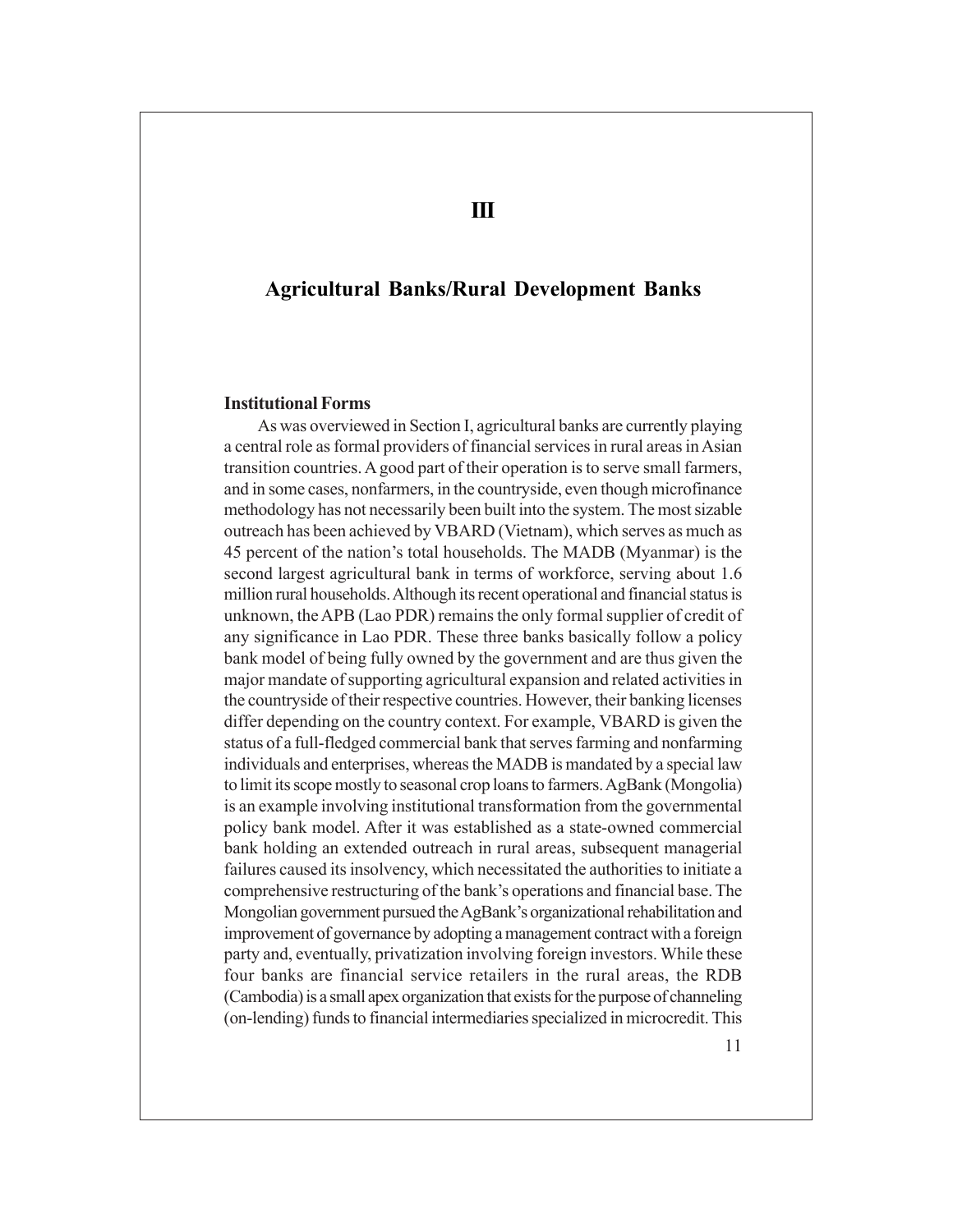formation originated from, on one hand, a serious lack of any significant formal outreach by any existing financial institution and, on the other hand, the government's determination to use microfinance systems to reach the rural areas rather than aiming for commercial banks' networks to expand.

## **Targeted Borrowers and Credit Extension**

As regards recipients for banking services, VBARD (Vietnam) and AgBank (Mongolia) deal with both individuals and enterprises since they are committed to becoming effective rural commercial banks, whereas the APB (Lao PDR) and MADB (Myanmar) target mostly small farmers. The RDB (Cambodia) channels on-lent funds through microcredit intermediaries to farmers and microenterprises. Among these banks, VBARD's and AgBank's management directions, targeting clients, and lending methodologies merit particular attention. The experience indicates that directed credit, when done in a nonflexible manner or when it is forced, is not an effective means for rural finance. Traditional types of directed credit extended by retail agricultural banks include either short-term loans to farmers and herders or other agricultural extension, as well as some specific mid- or long-term loans to capital investment for the agricultural sector. It is well documented that inflexible directed credit to specific production activities, accompanied by provision of very low interest rates to end users, has experienced many failures in terms of operational and financial performance across the world. VBARD's and AgBank's ongoing experiences, however, may fall into different models. Although VBARD still involves directed credit and its lending has been at interest rates too low to cover its financial costs, it has not been providing ìcheap credit.î15 AgBank has been more freely charging interest rates that will enable them to recover their costs.

<sup>&</sup>lt;sup>15</sup> See World Bank (2002c) and Izumida (2003). In Vietnam, the interest rate regulations on banking services have been gradually removed since the mid-1990s and currently there is no ceiling on rates for credit provision. However, VBARD is not seemingly very flexible in changing lending interest rates compared with other state-owned commercial banks; to what extent this practice has been imposed by the government policies remains to be clarified. As to directed credit, Izumida (2003) estimates that approximately 20 percent of lending is still directed by the state and reports that the policy for rescheduling payment schedules for existing clients is also influenced by the state.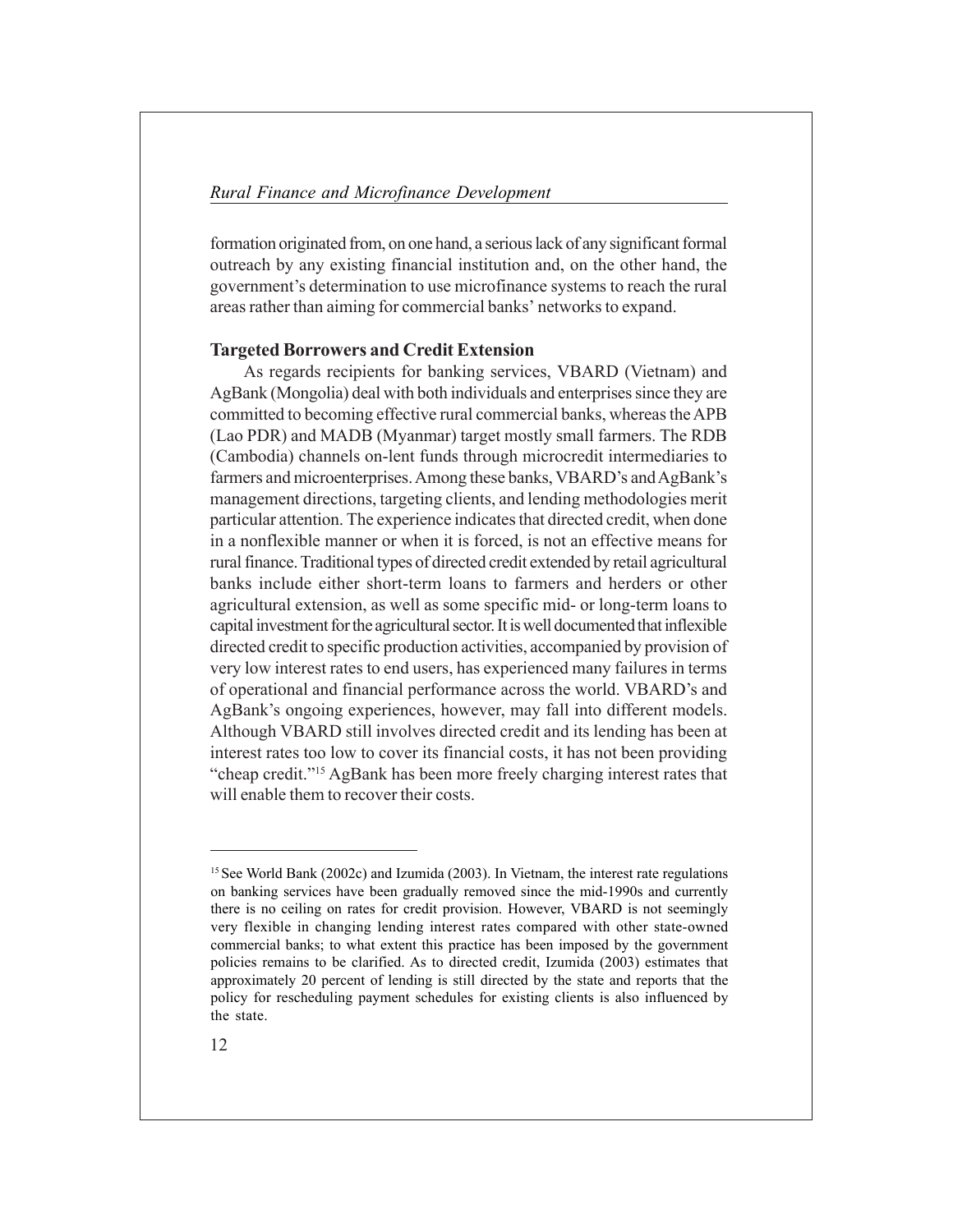#### **Savings Mobilization**

To date, mobilization of savings by agricultural banks is more successful than that by any other financial organizations involving microfinance undertakings, in relative terms, in Asian transition countries. However, more traditional types of agricultural banks are less successful among the five countries referred to in this paper. The APB (Lao PDR) has been dependent on borrowing from the government or the central bank for its financial resources. The MADB (Myanmar), in which the major finance is provided by short-term borrowing from the central bank, mobilizes yet a limited amount of savings from farmers, though its outreach in terms of the number of savings accounts is fairly sizable. In contrast, VBARD (Vietnam) has mobilized savings of US\$1.8 billion, at a rapid growth rate. In the case of AgBank (Mongolia), the deposits collected from herders were already the major financial resources for banking operations even prior to the organizational restructuring; after implementing the rehabilitation programs, the savings amount from herders and agricultural businesses has been growing rapidly, and now constitutes 76 percent of the total liabilities in addition to equity capital of the bank. The relative success in mobilization of savings in rural commercial banks in Vietnam and Mongolia can be attributed largely to the following factors: (i) stable macroeconomic management to keep positive real interest rates; (ii) extended branch networks throughout the respective countries; and (iii) more or less flexible financial products for clients in rural areas.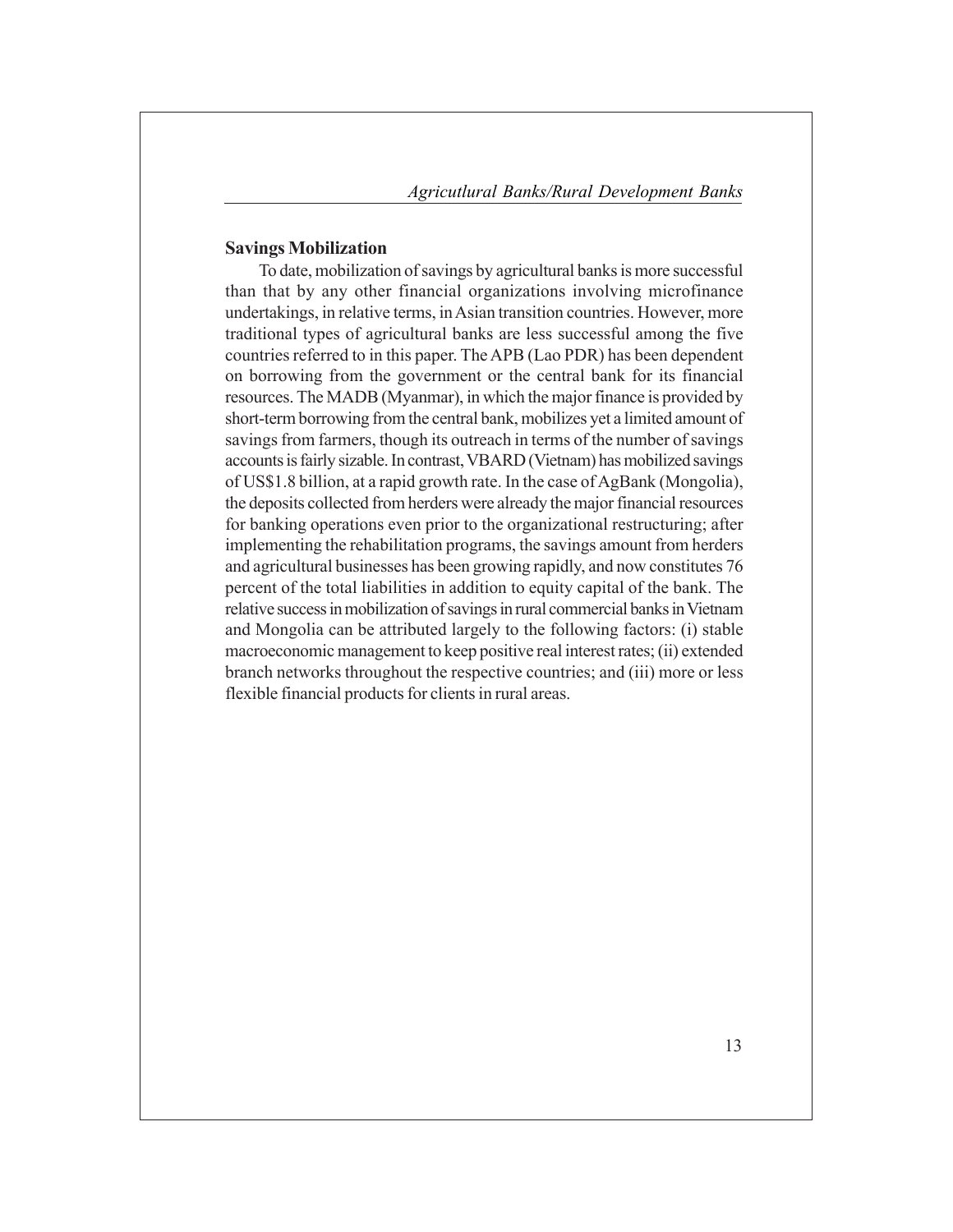# **Microfinance Banks/NGOs and Financial Cooperatives**

#### **Microfinance Banks**

In the five transition countries covered in this paper, two privately owned microfinance banks are operating: ACLEDA Bank (Cambodia) and XacBank (Mongolia). Although they exist in different country contexts, the following institutional and environmental similarities are recognized:

- (i) Their origins are as an NGO or a private company with a strong stake in rural areas and a clear vision to cater to small economic players and the poor.
- (ii) Their operations have been fully supported by international donors since their establishment, and the rapid transformation into regulated banks specialized in microfinance and small finance was achieved through the involvement of such strong support.
- (iii) The governments and monetary authorities in the two countries have been exposed to microfinance practices and are on the way to developing enabling legal and regulatory frameworks.
- (iv) Because their respective monetary authorities have not limited them with ceilings on their interest rates, those microfinance banks are charging sufficient levels to be sustainable entities.
- (v) They are achieving rapid growth in loan portfolio through extension of their branch networks.
- (vi) They aim at offering more full-fledged retail bank services, including provision of loans to small and medium enterprises and other financial services to the public as commercial banks.
- (vii) Mobilization of savings is yet limited in relative terms to credit extension, though rapid growth has been seen recently.

The VBP (Vietnam), VBSP's predecessor, was unique as a governmental bank in that it provided unsecured small credit to the poor. As was stated in Section I, its character was virtually more of *a loan fund* than of a bank since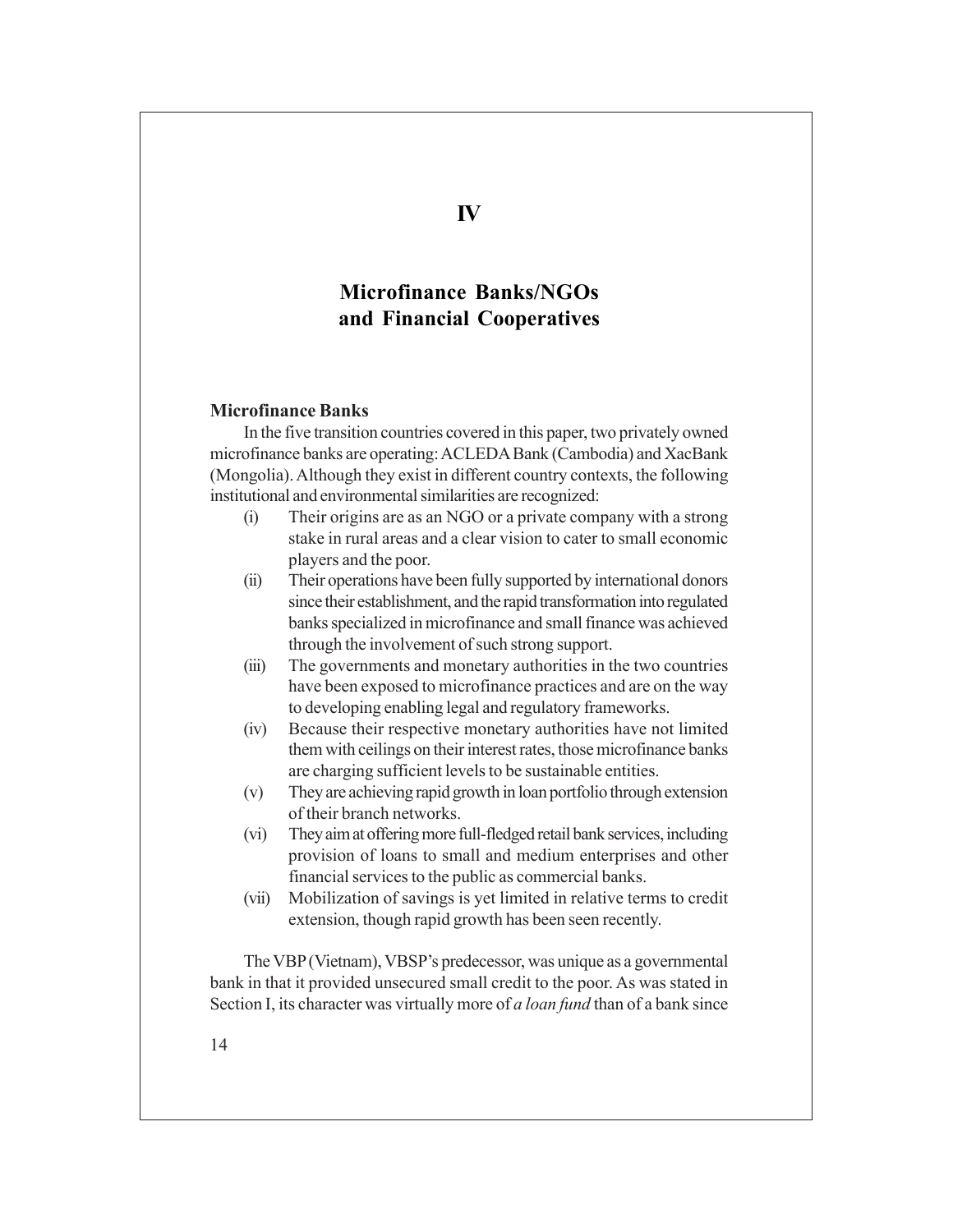it did not have its own organizational structure or staff members and its operations were entirely dependent on the branch network of VBARD. The VBP was heavily subsidized by government funds and charged lower lending rates than those of VBARD; thus, the VBP lacked the financial base for sustainability. Moreover, nonseparation of such policy lending from commercial banking evoked criticism from both society and the donor community as it severely undermines financial discipline in borrowers. The VBP's transformation into the VBSP is an attempt to segregate policy lending and establish the bank's own organizational structure, including a branch network; however, the institutional and financial viability is uncertain at this moment.<sup>16</sup>

#### **Microfinance NGOs and Projects**

It is estimated that more than 230 projects involving microfinance, either in full scale or as a component of their other activities, are being carried out by local or international NGOs in the five transition countries. Considering that many of them started operations in the last decade or so, this emergence is an encouraging proof of the potential of microfinance development in this region. Microfinance seems to offer a viable alternative to traditional moneylending to poor people and small-scale players who have been shut out from the formal banking system. The most sizable outreach achieved by NGO microfinance, to date, is seen in Cambodia, where the total estimated number of borrowers of all rural MFIs has reached about a quarter of the rural households, according to NBC. Generally speaking, local capacities to run microfinance programs in a professional way are yet very weak in many aspects, such as implementation of adequate lending methodologies, achievement of sound financial management, and establishment of appropriate governance in spite of active support by international NGOs specialized in microfinance. Nonetheless, some good examples of institutionalization, based

<sup>&</sup>lt;sup>16</sup> According to Izumida (2003), the newly established VBSP is exempted from holding capital reserves and the clients' deposits at the VBSP will be fully guaranteed by the state. The lending interest rates to the poor (0.5% per month) are set below the six-month term deposit rates at VBARD and the PCFs, indicating that subsidized credit would distort rural financial markets as was the case in the former VBP. Izumida also warns that the VBSP's establishment of its own branch network, which would probably incur operational inefficiencies, would bring about huge social costs.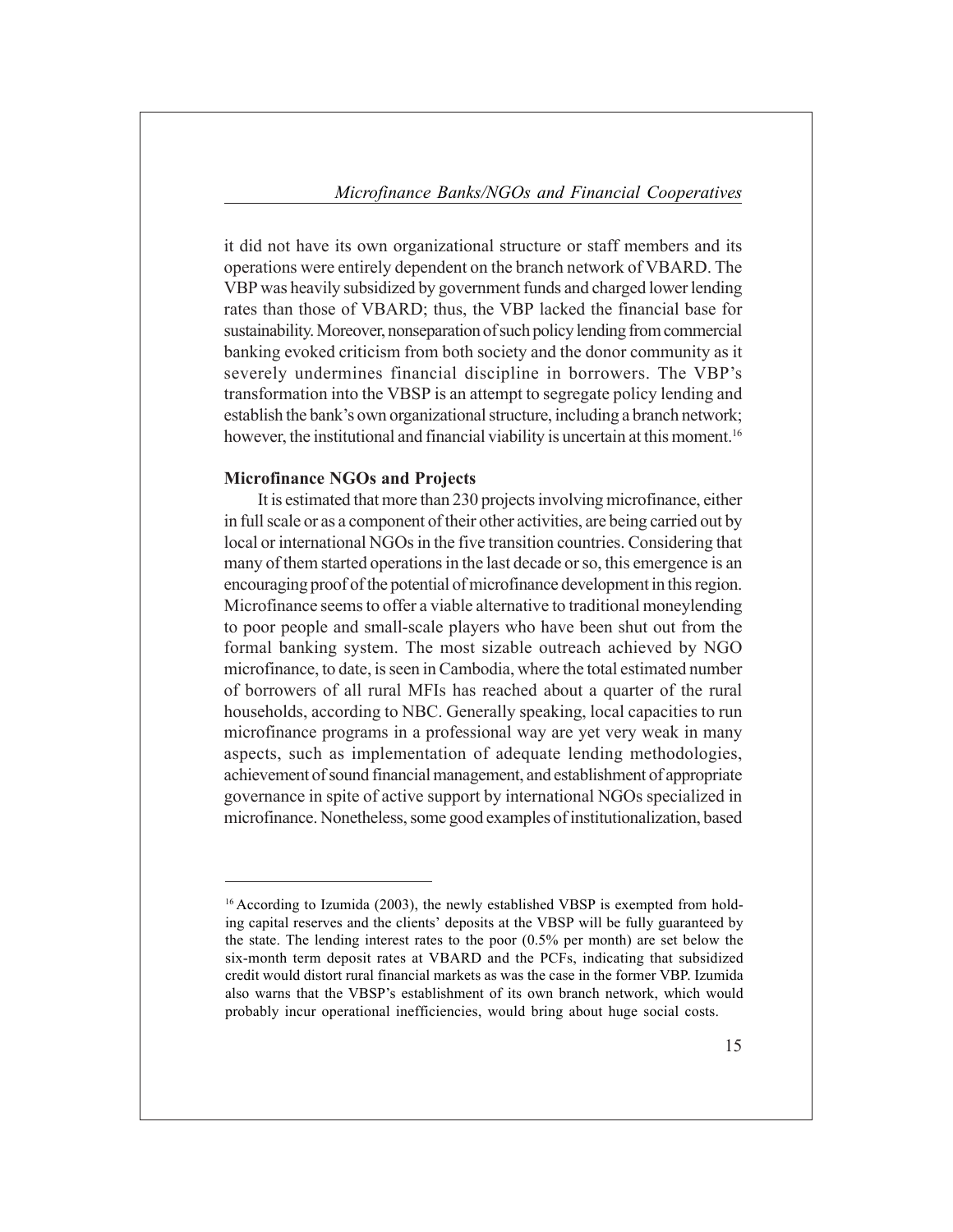on reliable track records in outreach and financial sustainability, have emerged in the region.

As to the impact of policy framework for NGO microfinance, the following are observed:

- (i) Each countryís legislative framework in some way provides for the registration of NGOs involved in microfinance, but with quite diverse authorizing activities. Cambodia has established a set of standards to register microfinance NGOs under the regulations of the NBC, whereas the other four countries do not have such explicit regulatory frameworks. Among them, Myanmar's is the least developed; microfinance undertakings are only allowed as part of humanitarian projects that require special agreement with line ministries on a project-by-project basis.
- $(ii)$  In Cambodia, as a result of its central bank's regulatory framework, "licensed" NGO MFIs have emerged, in addition to a microfinance bank (ACLEDA). The MFIs are making progress in terms of information disclosure, which will significantly contribute to the establishment of industry standards and risk management of the monetary authorities.
- (iii) Formal and informal associations or forums among NGOs and projects that involve microfinance have thrived and are contributing to the establishment of a base for dialogue among practitioners and policymakers. Examples of formal committees on rural finance and microfinance are found in Cambodia and Lao PDR, and informal dialogue has widely emerged in the region, including opportunities driven by donors as part of financial sector or rural finance projects.

## **Financial Cooperatives and Other Indigenous Systems**

The experiences in these five Asian transition countries provide some indication of the potentials of financial cooperatives and other indigenous financial systems to become important subsectors of their domestic financial systems. Together with other microfinance undertakings, the mutual financial systems running at the small community level are contributing to enable poor and small economic players to switch from informal finance (borrowing from relatives or moneylenders in villages) to formal or semiformal means. Also, given the "savings first" mechanism, one of the salient advantages of the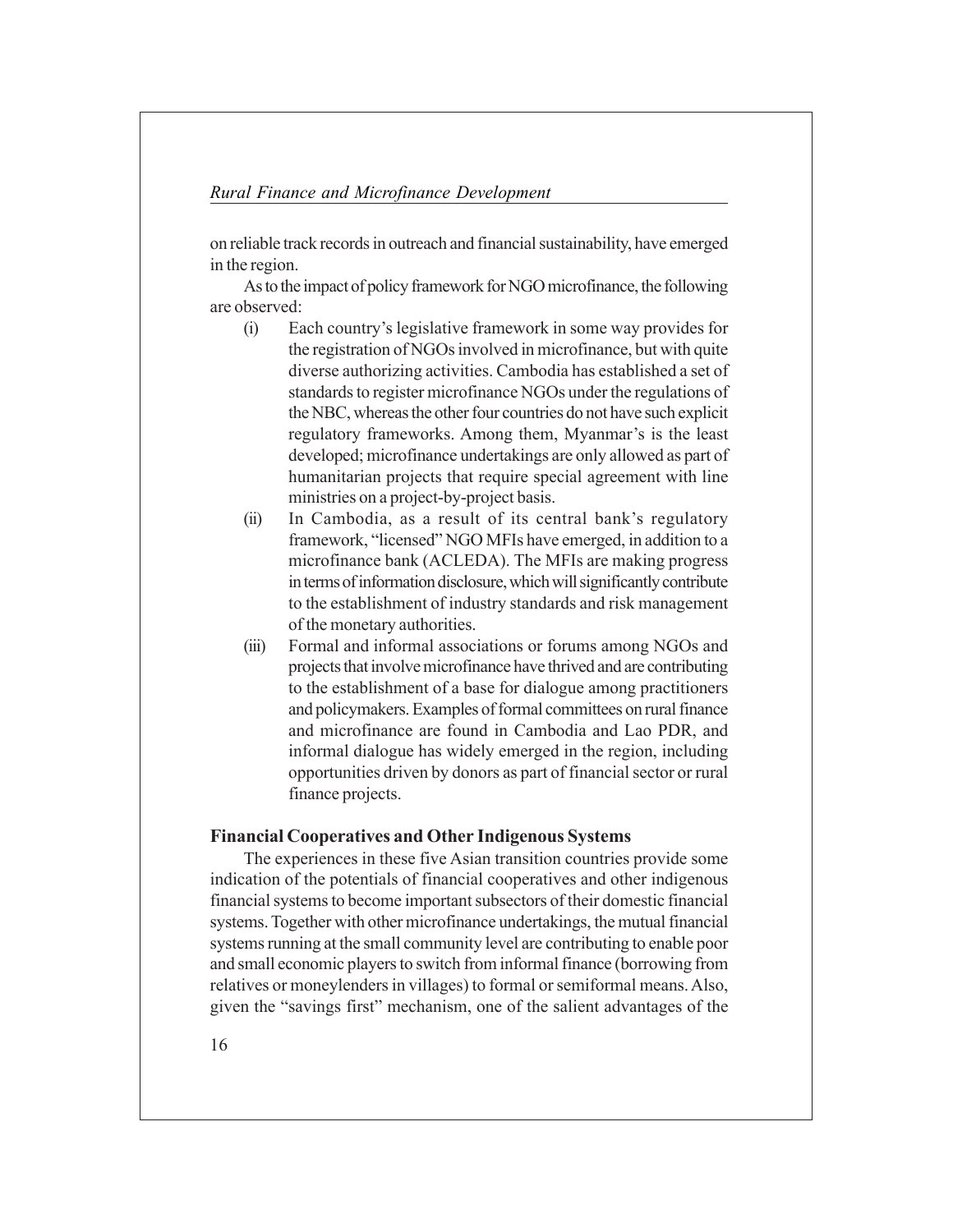financial cooperatives is their effectiveness in mobilizing savings, and, once appropriate governance is in place, the financial demand of their members can be expected to contribute toward healthy development.

An encouraging example of cooperatives' responsiveness to rural financial needs is indicated by the PCFs in Vietnam that have been rapidly expanding at the commune level through the delivery of microcredit and the mobilization of savings in only less than 10 years of operation. Another example of rapid growth is observed in the savings and credit unions in Mongolia since 1999. The institutional forms and linkages of financial cooperatives with the formal sector vary and this bears future studies. In Myanmar, savings and credit societies are one form of many kinds of cooperatives, which are registered under the Ministry of Cooperatives.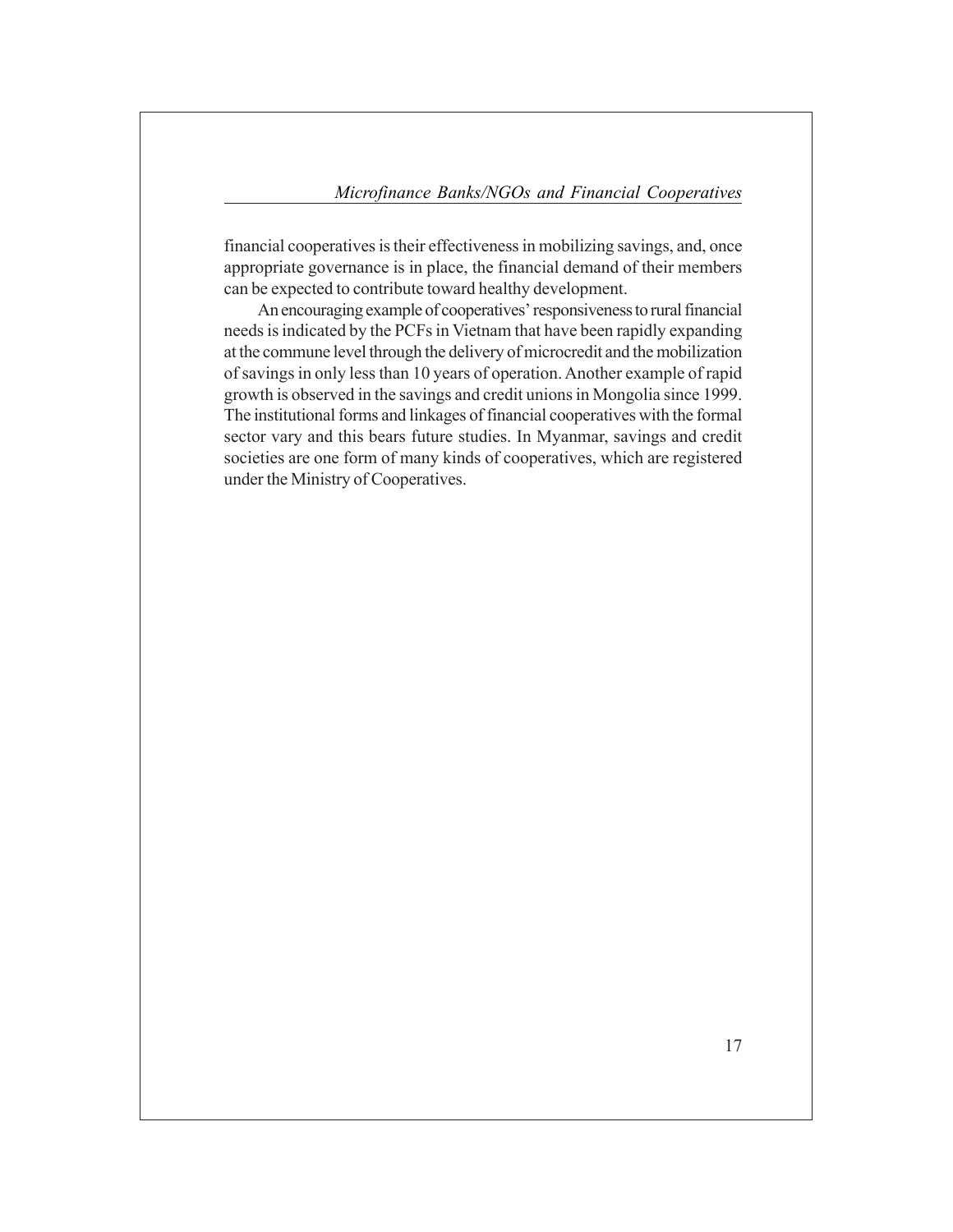# **Policy Implications**

An overview of rural finance and microfinance development in Asian transition countries shows us the diverse potentials that formal and semiformal financial institutions have to reach out to the rural poor and small economic players in the countryside. (Table 1 provides a summary of the findings.) Any monolithic view that expects a single type of MFI—either NGO or specialized bank—to dominate the financial market for microcredit and microsavings is neither healthy nor realistic. Existing formal and semiformal financial systems should be reformed to overcome the constraints deriving from their old models to deliver financial products, and emerging innovative microfinance NGOs have still many tasks ahead before being institutionalized and eventually integrated into the formal financial sector. The following policy implications are drawn by the previous sections:

- (i) **Reform of Agricultural Banks.** The extensive branch networks of agricultural banks are invaluable socioeconomic infrastructure for rural finance; however, inefficient management, often in the form of inflexible directed credit, not only undermines such assets but also inhibits borrowers' development of financial discipline. Effective reforms are being undertaken in the region: retail services can be developed by strengthening commercial banking with more varied financial products by market-based pricing (VBARD and AgBank). The core issue to cover the social costs is managerial autonomy from political decisionmaking rather than the argument that state ownership is disruptive. Existing agricultural banks, regardless of the ownership structure, should challenge to reconcile their mandate of contributing to the rural economy with the achievement of financial sustainability.
- (ii) **Financial Sector Vision and Market-Based Policy Framework for Rural and Microfinance**. This is a basic requirement for developing an efficient rural financial system, as it is far easier to start with a set of enabling policies rather than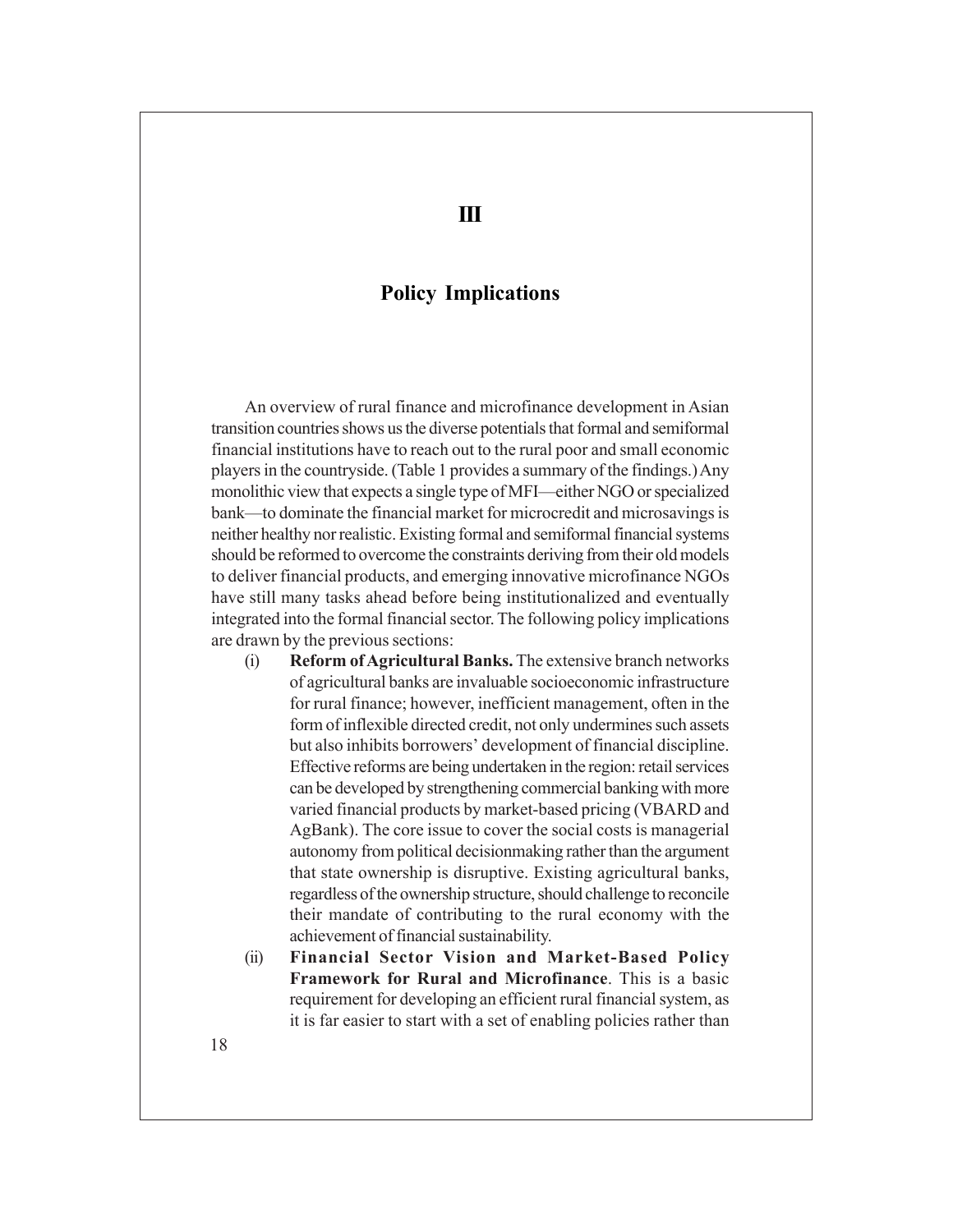modifying policies after they become a practice or norm. The Cambodian experience clearly shows that the government's and the monetary authorities' understanding and support to marketbased approaches to rural finance enable MFIs to grow fast. On the other hand, co-existence of the market-based microfinance undertakings and the provision of heavily subsidized microcredit by the governmental schemes is to be resolved (e.g. Vietnam).

- (iii) **Development of Retail Capacities of MFIs.** The further development of rural finance and microfinance is constrained by the insufficient capacity of current institutions, e.g., local NGOs, to expand and become strong institutions. There is an obvious need to develop retail capacities of MFIs.
- (iv) **Legal and Regulatory Environment for MFIs**. Over the world, most MFIs grow outside the regulatory system at the early stage of development and so are the Asian transition countries studied in this paper. This basically provides favorable conditions for MFIs to adopt nonconventional methodologies to deliver financial services to the poor. However, if severe restrictions for microfinance operations exist or if the existing legal framework discourages NGOs to start microfinance undertakings, those restrictions should be urgently removed. In a country like Myanmar, the registration system for NGOs to lawfully deliver microcredit is to be established. Another indication from this overview is that there is a clear need to develop or improve regulatory capacities in the monetary authorities to understand particular risk profiles of microfinance. Capacity building of regulators should, generally speaking, prevail to drafting particular laws and regulations for microfinance.
- (v) **Improvement in Governance of Indigenous Financial Systems**. Each country has developed indigenous financial systems that have some potential for being mainstreamed to or linked with the formal financial system in the future. The foremost challenge of indigenous groups for sound expansion is the achievement of good governance. There is a need to study those systems to draw lessons and identify tasks and action plans, under the specific context of each country, to be mainstreamed or linked with the formal system.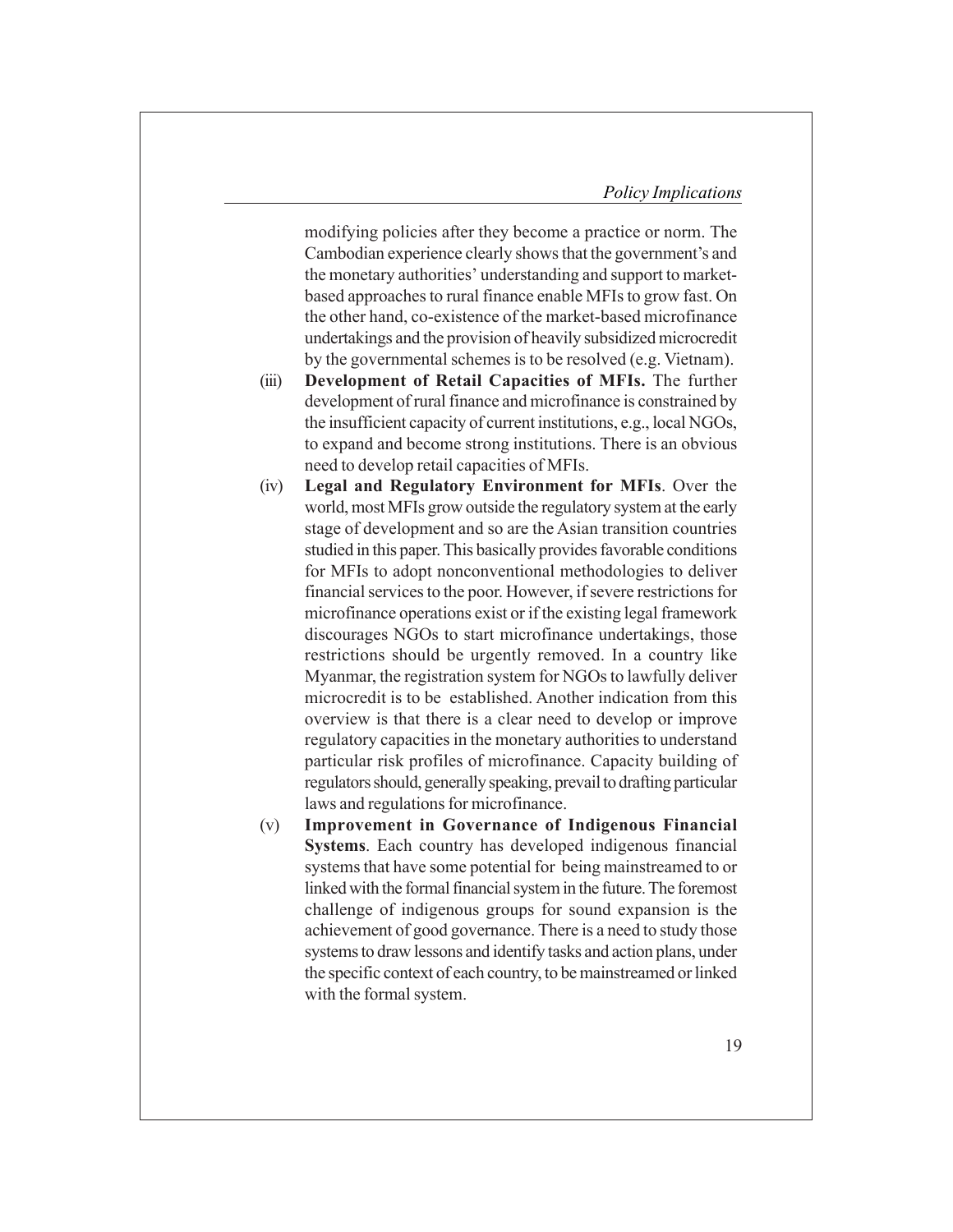(vi) **Savings Mobilization and Financial Sustainability.** Savings mobilization cannot be overemphasized, since it benefits both the MFIs and the small depositor clientele and thus contributes to financial deepening in the rural economy. There is a need to ensure that the savings of poor people entrusted to MFIs are safe and sound.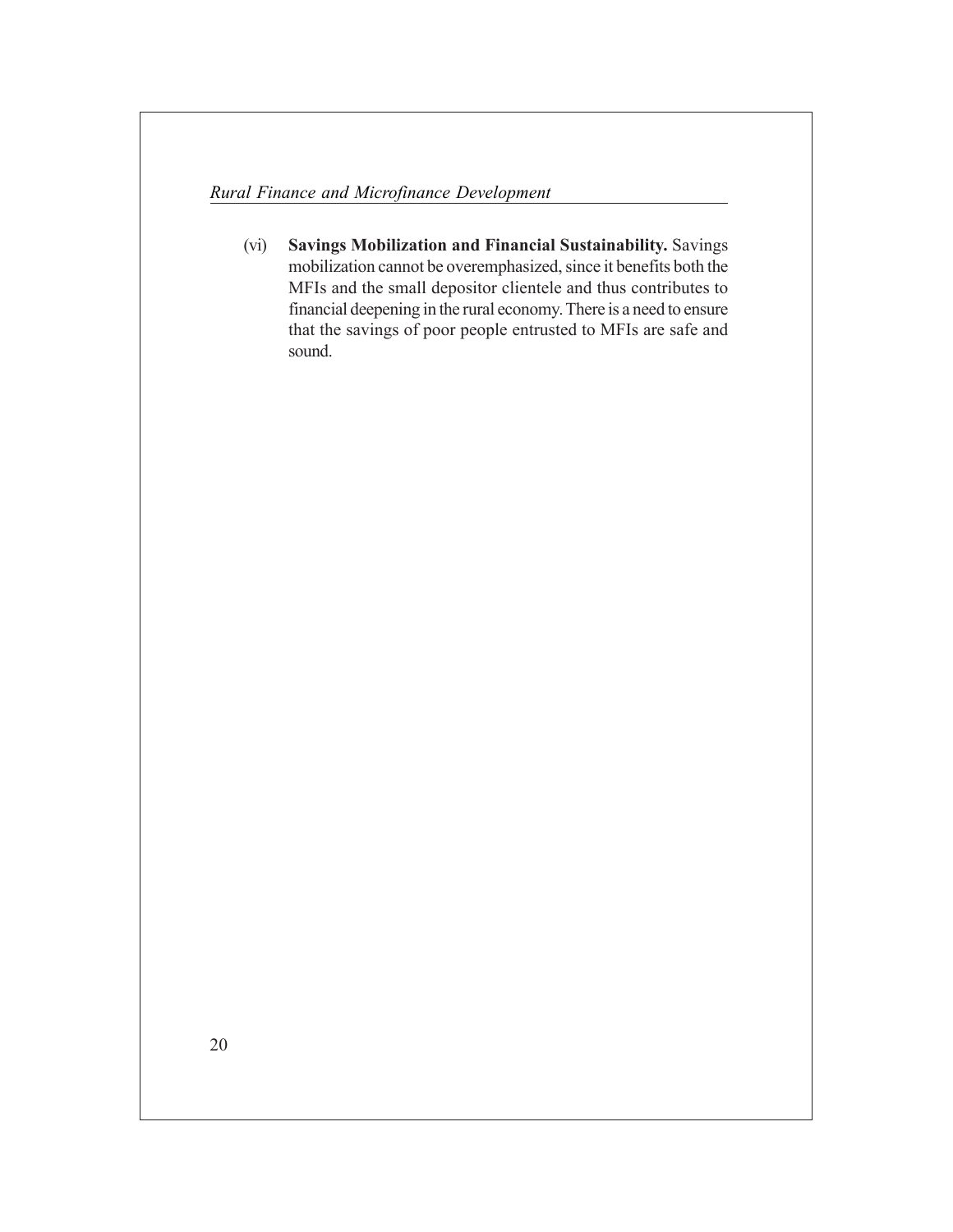|                                                            | <b>Southeast Asia</b>                                                       |                                                     |                                                         |                                                                             | <b>East Asia</b>                                  |
|------------------------------------------------------------|-----------------------------------------------------------------------------|-----------------------------------------------------|---------------------------------------------------------|-----------------------------------------------------------------------------|---------------------------------------------------|
|                                                            | Cambodia                                                                    | <b>Lao PDR</b>                                      | <b>Myanmar</b>                                          | <b>Vietnam</b>                                                              | Mongolia                                          |
| <b>Country Profile</b>                                     |                                                                             |                                                     |                                                         |                                                                             |                                                   |
| Population (rural portion)                                 | 12.3 million $(85%)$                                                        | 5.3 million (76%)                                   | 48.3 million (72%)                                      | 78.7 million (75%)                                                          | 2.4 million $(63\%^{n})$                          |
| Population density (000/sq. km)                            | 68                                                                          | 23                                                  | 73                                                      | 241                                                                         | 2                                                 |
| GNI per capita (US\$)                                      | 260                                                                         | 320                                                 |                                                         | 410                                                                         | 410                                               |
| Gross domestic investment/GDP                              | 17.9                                                                        | 22.1                                                | 12.4                                                    | 30.9                                                                        | 30.0                                              |
| Gross domestic savings/GDP                                 | 9.8                                                                         | 15 <sup>e</sup>                                     | 12.3                                                    | 28.9                                                                        | 14.1                                              |
| M2/GDP                                                     |                                                                             | 16.4                                                | 25.7 (1999)                                             | 51.8                                                                        | 38.2                                              |
| Year economic reform started                               | 1988                                                                        | 1986 (New Economic<br>Mechanism)                    | 1989                                                    | 1986 (doi-moi)                                                              | 1990                                              |
| <b>Banking Reforms</b>                                     |                                                                             |                                                     |                                                         |                                                                             |                                                   |
| Two-tiered banking system                                  | National Bank of<br>Cambodia (NBC)<br>separated commercial<br>banks in 1991 | The Bank of Lao PRD<br>(BOL) established in<br>1990 | Central Bank of Myanmar<br>(CBM) established in<br>1990 | State Bank of Vietnam<br>(SBV) separated<br>commercial banks in<br>1988     | Bank of Mongolia (BOM)                            |
| Interest rate regulation (explicit)                        | N <sub>0</sub>                                                              | N <sub>0</sub>                                      | Yes                                                     | N <sub>0</sub>                                                              | N <sub>0</sub>                                    |
| Total assets of the banking system                         | \$644 million<br>$(20% \text{ of }$<br>GDP) (2000)                          | \$408 million (25% of<br>GDP) (1999)                | n/a                                                     | Estimated total bank<br>loans/GDP is 44% (2000)                             | \$206 million (22% of<br>GDP(2000)                |
| Private banks<br>(excluding rep. offices of foreign banks) | 12 local banks; 5 foreign<br>branch banks: 2<br>specialized banks           | 10 private banks                                    | 20 private banks                                        | 39 joint stock banks; 4<br>joint venture banks: 26<br>foreign bank branches | 11 private banks                                  |
| Banking crises                                             |                                                                             |                                                     | 2003 bank run at leading<br>private commercial banks    |                                                                             | 1992, 94, 96, 98/99<br>Banking crises or failures |
| Financial sector vision statement                          | <b>Financial Sector Blueprint</b><br>for 2001-2010 (ADB)                    |                                                     |                                                         |                                                                             |                                                   |
| Rural credit policy                                        | Credit Committee for<br>Rural Development<br>(CCRD) in 1995                 | Rural Microfinance<br>Committee (RMFC)              |                                                         |                                                                             |                                                   |

#### **Table 1. Rural Finance and Microfinance Development in Transition Countries in Southeast and East Asia**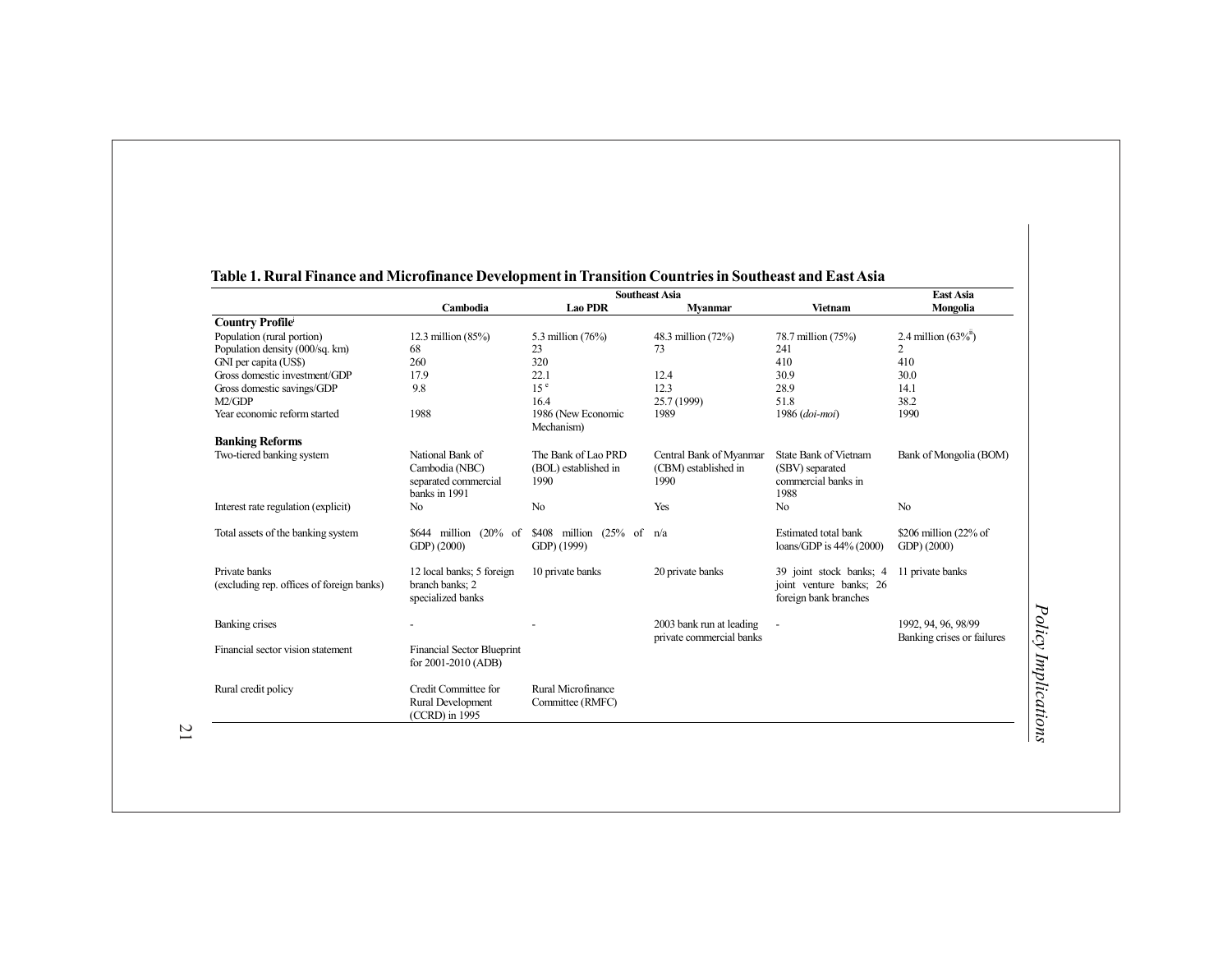|                                            | <b>Southeast Asia</b>                             |                                                                                                                             |                                                                                |                                                                                                                                        | East Asia                                                                                                                      |  |
|--------------------------------------------|---------------------------------------------------|-----------------------------------------------------------------------------------------------------------------------------|--------------------------------------------------------------------------------|----------------------------------------------------------------------------------------------------------------------------------------|--------------------------------------------------------------------------------------------------------------------------------|--|
|                                            | Cambodia                                          | <b>Lao PDR</b>                                                                                                              | <b>Myanmar</b>                                                                 | <b>Vietnam</b>                                                                                                                         | Mongolia                                                                                                                       |  |
| <b>Agricultural Banks or Rural</b>         | Rural Development Bank                            | The Agricultural                                                                                                            | Myanma Agricultural                                                            | Vietnam Bank for                                                                                                                       | AgBank established in                                                                                                          |  |
| <b>Development Banks</b>                   | (RDB) established in<br>1998                      | Promotion Bank (APB)<br>established in 1993                                                                                 | Development Bank<br>established in 1953                                        | Agriculture and Rural<br>Development (VBARD)<br>established in 1988                                                                    | 1991 (privatized in March<br>2003)                                                                                             |  |
| Network                                    | [wholesale organization]                          | 17 provincial branches<br>and 50 subservice units                                                                           | 15 regional offices and<br>204 branches (2000)                                 | 1,568 branches (2001)                                                                                                                  | 356 offices (2002)                                                                                                             |  |
| Employees                                  | n/a                                               | n/a                                                                                                                         | 3,357 (2000)                                                                   | 22,372 (2001)                                                                                                                          | 1,525 (2002)                                                                                                                   |  |
| Outreach                                   | wholesale organization                            | (APB reports it served<br>15% of all villages,<br>containing 14% of all<br>households in 1996 and<br>had 12,000 depositors) | 1.6 million borrowers; 2.0<br>million savings accounts<br>(2000)               | Serving 5.5 million<br>households; the total loan<br>outstanding of US\$4<br>billion and savings<br>mobilization of US\$1.8<br>billion | (the number of loans)<br>made in 2000-2002 was<br>400,000; AgBank reports<br>one of every two rural<br>households uses AgBank) |  |
| Donors                                     | AFD, ADB                                          | EU, IFAD, ADB                                                                                                               | none                                                                           | WB, ADB, AFD, KfW,<br>etc. (53 foreign projects)                                                                                       | <b>USAID</b>                                                                                                                   |  |
| <b>Balance</b> sheet                       | 12/2000                                           | 1996, estimated by<br><b>UNDP/CDF</b>                                                                                       | 3/2000                                                                         | 12/2001                                                                                                                                | 12/2002                                                                                                                        |  |
| Assets (composition, %)                    | -Loans 24<br>-Deposits with NBC 71<br>-Others $5$ | n/a                                                                                                                         | -Loans & advances 36<br>-Investment 2<br>-"Adjustment $a/c$ " 51<br>-Others 11 | -Loans 77<br>-Placement in banks 11<br>-Balance in SBV 5<br>-Others 7                                                                  | -Loans 51<br>-Investment 28<br>-Others $21$                                                                                    |  |
| Liabilities/Equity<br>(composition, $\%$ ) | -Deposits (customers) 9<br>-Capital/reserves 85   | -Borrowing from BOL<br>and donors 92                                                                                        | -Deposits 33<br>-"Borrowing $a/c$ " 52<br>- Capital/reserves 9                 | -Deposits (customers) 46<br>-Deposits/borrowing from<br>SBV and treasury 25<br>-Capital/reserves (1)                                   | -Deposits (customers) 76<br>-Gov't deposits, etc. 15<br>-Capital/reserves 7                                                    |  |

### 22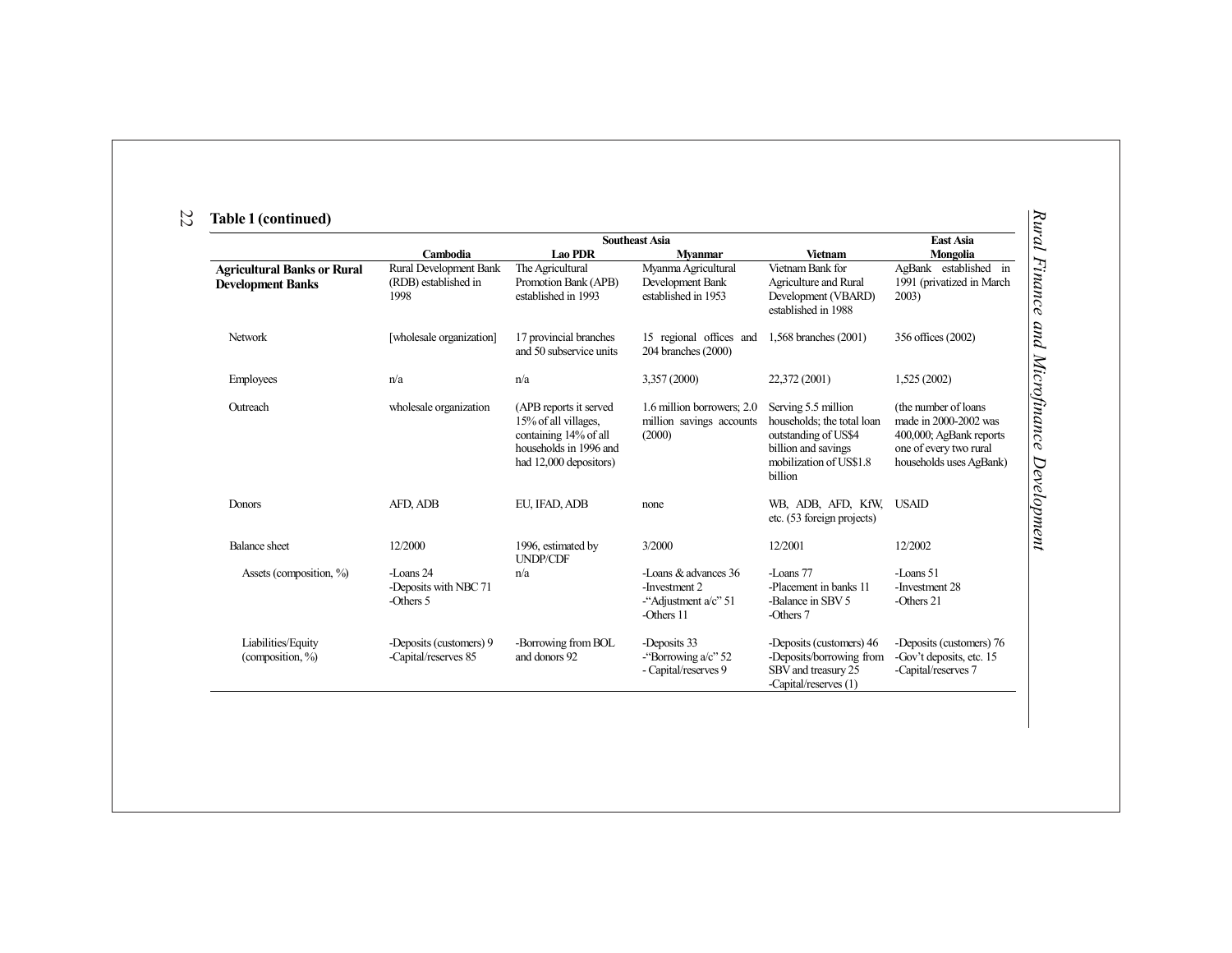# **Table 1 (continued)**

|                                                                                                      | <b>Southeast Asia</b>                                                                                       |                                                                                                                                 |                                                                                                                 |                                                                         | East Asia                                                                                     |
|------------------------------------------------------------------------------------------------------|-------------------------------------------------------------------------------------------------------------|---------------------------------------------------------------------------------------------------------------------------------|-----------------------------------------------------------------------------------------------------------------|-------------------------------------------------------------------------|-----------------------------------------------------------------------------------------------|
|                                                                                                      | Cambodia                                                                                                    | <b>Lao PDR</b>                                                                                                                  | <b>Myanmar</b>                                                                                                  | Vietnam                                                                 | <b>Mongolia</b>                                                                               |
| <b>Microfinance Institutions</b><br>Microfinance banks                                               | Bank: more<br>ACLEDA<br>80,000 borrowers;<br>than<br>outstanding<br><sub>of</sub><br>loan<br>US\$27 million | None                                                                                                                            | None                                                                                                            | Vietnam Bank for Social<br>Policy (March 2003):<br>state-owned          | Xac Bank (March 2002):<br>11,063 borrowers; loan<br>outstanding of \$4.9<br>million (12/2002) |
| Estimated Number of NGOs &<br>Projects involving microfinance                                        | 72 local and international<br>NGO <sub>s</sub>                                                              | NGO <sub>S</sub><br>15<br>international<br>(1997)                                                                               | 25 local & international<br>NGOs/projects involving<br>microfinance (2002)<br><b>GRET, PACT</b><br>(UNDP/UNOPS) | 60 international NGOs<br>involving savings and<br>credit schemes (1997) | 60 local and international<br>NGO <sub>s</sub>                                                |
| Leading NGOs / Projects                                                                              | Hatthakaksekar, EMT,<br>Seilanithih, UNICEF,<br><b>MOWA</b>                                                 | <b>UNDP/UNCDF</b><br>(microfinance project),<br>Lao Women's Union<br>(LWU)                                                      |                                                                                                                 |                                                                         | Credit Mongol, World<br>Vision                                                                |
| Outreach of MFIs                                                                                     | 4,000 (1991) 420,000<br>borrowers (235% of rural<br>households $(12/2001)$                                  | Three largest MFIs reach<br>about 10,000 clients                                                                                | Estimated borrowers of<br>NGOs/projects exceeds<br>100,000                                                      | n/a                                                                     | n/a                                                                                           |
| <b>Financial Cooperatives and Other</b><br><b>Indigenous Financial Systems</b><br>(incl. urban area) |                                                                                                             | Only one official (CCSP);<br>network not yet emerged,<br>Approx. 1,600 village<br>revolving funds (VRFs):<br>credit \$5 million | Estimated number of<br>credit and savings<br>cooperative societies is<br>2000.                                  | 906 People's Credit<br>Funds (PCFs) have<br>807,546 members             | 135 registered savings<br>and credit unions (2001)                                            |
| <b>Note</b>                                                                                          |                                                                                                             |                                                                                                                                 |                                                                                                                 | Postal savings: total<br>outstanding \$250 million                      |                                                                                               |

i Sources: World Bank, *Country at a Glance*; International Monetary Fund, *International Financial Statistics*.

ii Asian Development Bank.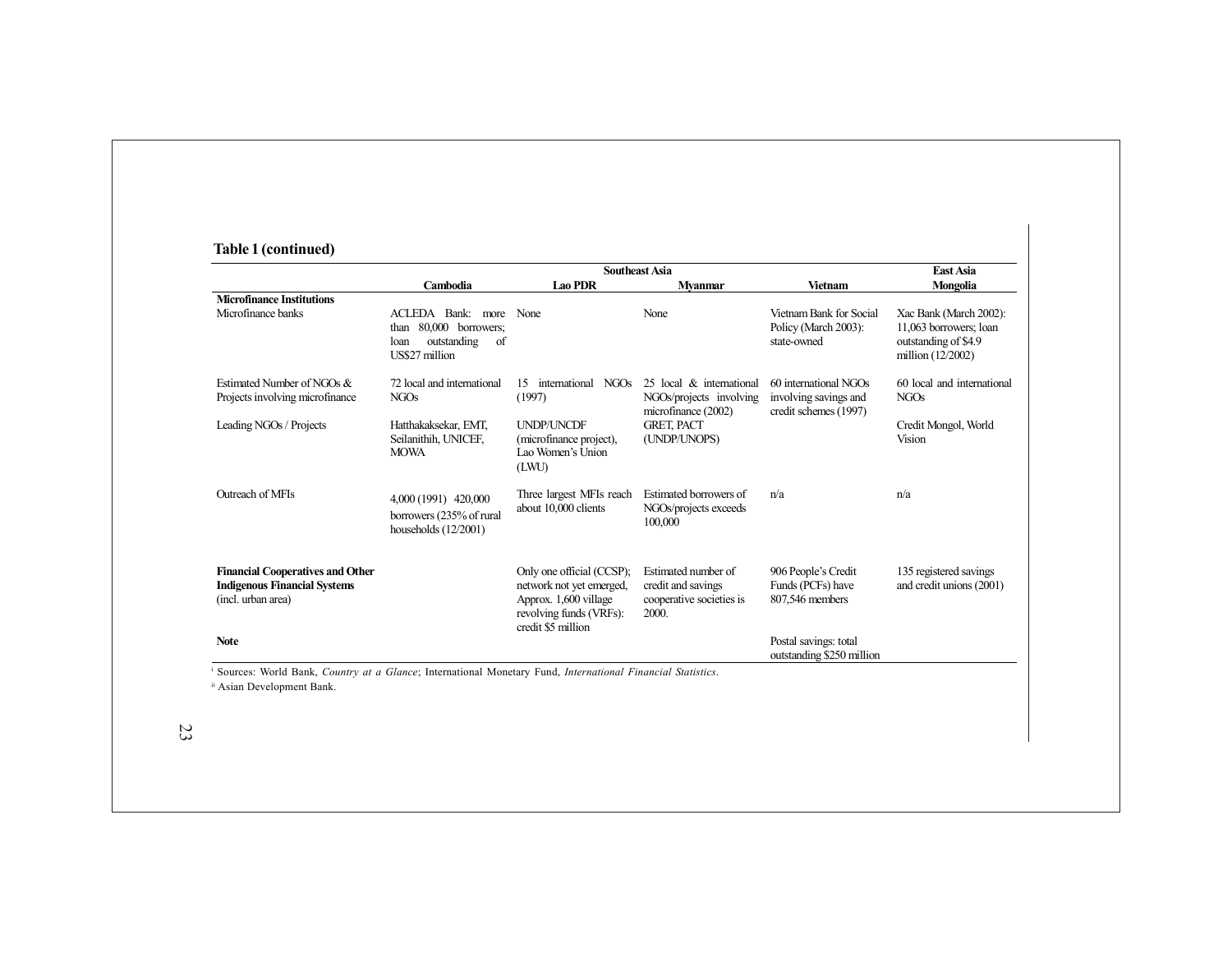# **References**

- Asian Development Bank (ADB). 2000. *The Role of Central Banks in Microfinance in Asia and the Pacific.* Manila, Philippines: Asian Development Bank.
- Hung, D.V. n.d. Micro Financial Systems Development in Asian Transitional Economies. Bangkok, Thailand and Rome, Italy: Asia Pacific Rural and Agricultural Credit Association and International Fund for Agricultural Development.
- Meyer, R. and G. Nagarajan. 2000. *Rural Financial Markets in Asia: Policies, Paradigms, and Performance*. Manila, Philippines: Asian Development Bank.

#### **Cambodia**

- Acleda Bank Limited. 2002. *Annual Report 2002*. Phnom Penh, Cambodia: Acleda Bank.
- Channy, I. 2002. The Experience of ACLEDA Bank: From NGO/Project to Microfinance Institution. Paper presented at a FAO-APRACA Regional Workshop. Bangkok, Thailand: Asia-Pacific Rural and Agricultural Credit Association.
- Deutsche Gesellschaft für Technische Zusammenarbeit (GTZ; German Technical Cooperation). 2002. *Development of Sustainable Microfinance in Cambodia: Lessons Learned from GTZ-supported Initiatives*, Phnom Penh, Cambodia: Deutsche Gesellschaft für Technische Zusammenarbeit.

Planet Finance. Microfinance in Cambodia. Saint Ouen, France: Planet Finance.

- Rural Development Bank of Cambodia. 2000. Audited Financial Statements for the Year Ended 31 December 2000. Phnom Penh, Cambodia: Rural Development Bank of Cambodia.
- Thor, S.K.2002. Roundtable Discussion on the Effects of Trade Liberalization on Rural Financial Institutions. Phnom Penh, Cambodia: Rural Development Bank of Cambodia.
- Vada, K. 2002. Evolution of Rural Finance in Cambodia. Phnom Penh, Cambodia: National Bank of Cambodia.

#### **Lao PDR**

Asian Development Bank (ADB). 2001. Program Performance Audit Report on the Financial Sector Program Loan in the Lao People's Democratic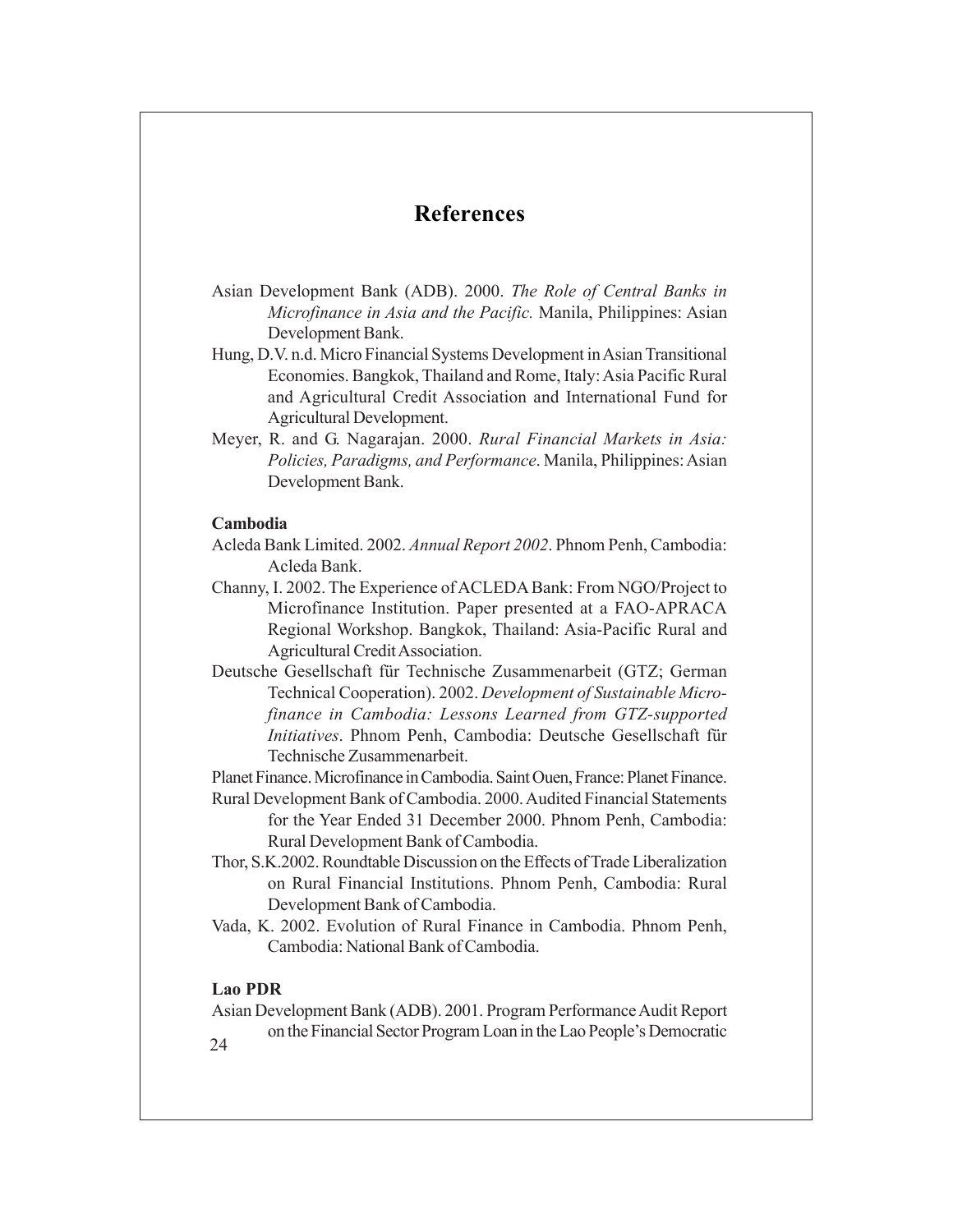Republic. Manila, Philippines: Asian Development Bank.

- Manes, E., B. Coleman, R. O'Sullivan, L. Shen, and S. Tukuafu. 2002. Report and Recommendation of the President to the Board of Directors on a Proposed Loan and Technical Assistance Grant to the Lao People's Democratic Republic for the Banking Sector Reform Program. Manila, Philippines: Asian Development Bank.
- Slover, C. and J.W. Williams. 1997. *Microfinance in Rural Lao PDR*. New York, USA: United Nations Development Program.
- United Nations Development Programme/United Nations Capital Development Fund. 2001. Feasibility Study Mission Report: Microfinance & sustainable livelihood. New York, USA: United Nations Development Program/United Nations Capital Development Fund
- World Bank Vientiane Office. 2003. *Lao PDR Economic Monitor*. Washington, D.C., USA: World Bank.
	- $-$ . 2002a. Project Appraisal Document on a Proposed Credit to the Government of Lao People's Democratic Republic for a Financial Management Capacity Building Credit. Washington, D.C., USA: World Bank.

#### **Mongolia**

- Agricultural Bank of Mongolia. 2002. *Annual Report 2002*. Ulaanbaatar, Mongolia: Agricultural Bank of Mongolia.
- Boyer, D. and J. Dyer. n.d. The Agricultural Bank of Mongolia: From Insolvent State Bank to Thriving Private Bank. Washington, D.C., USA: US Agency for International Development.
- Consultative Group to Assist the Poor. 2000. Appraisal Document for XAC Mongolia. Washington, D.C., USA: Consultative Group to Assist the Poor.
- Department for International Development. 2003. *Access to Financial Services in Remote Rural Areas 2001-2003 Project Report*. London: Department for International Development.
- Grashof, L. 2002. *Country Case Study: Agricultural Bank of Mongolia*. Ulaanbaatar, Mongolia: Deutsche Gesellschaft für Technische Zusammenarbeit.
- Heyn, M. 2001. Final Evaluation Report: MicroStart Mongolia. Ulaanbaatar, Mongolia.
- Hongjoo, H. and D. Yener. 1998. *Financial Sector Reforms in Mongolia*.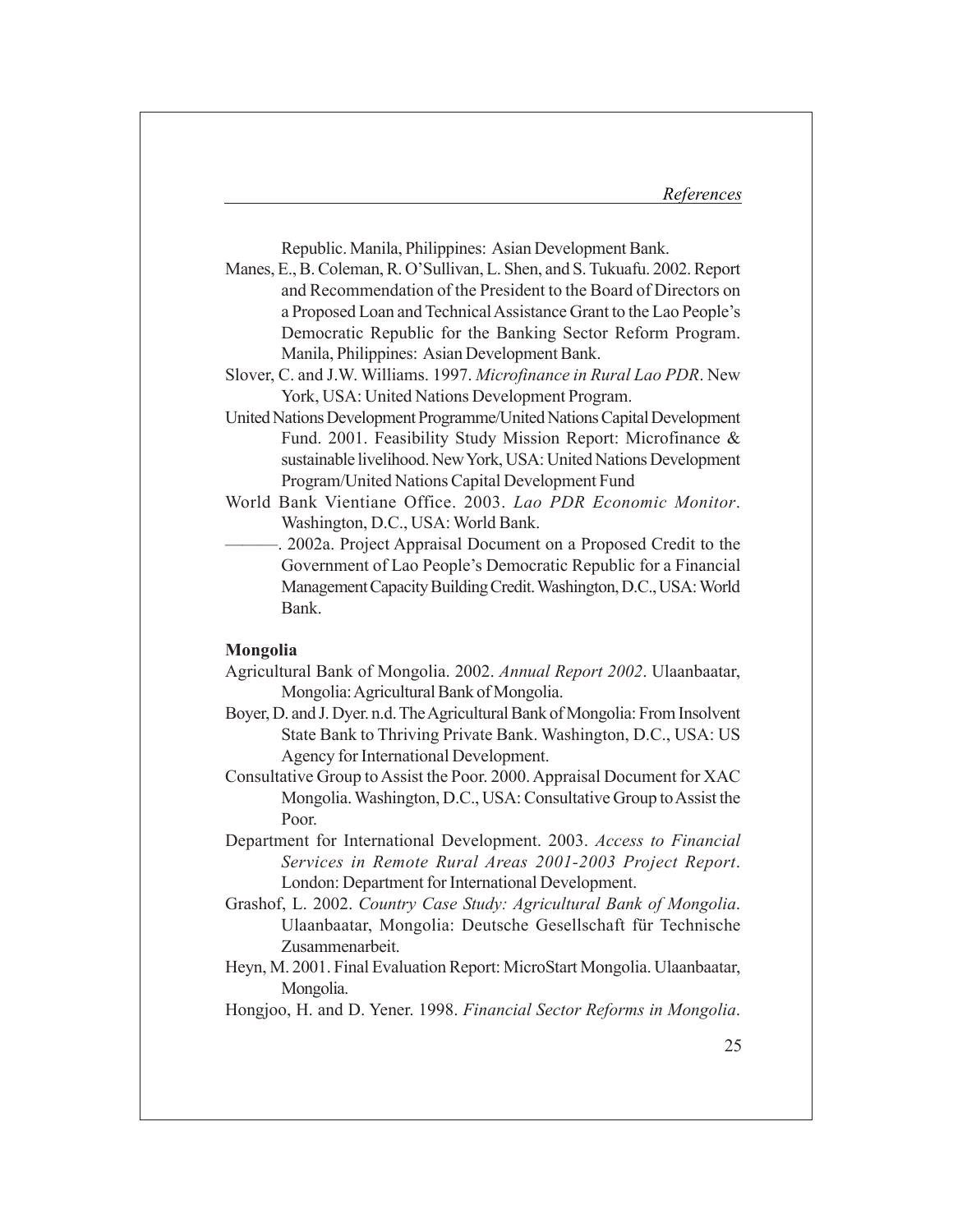Washington, D.C., USA: World Bank.

- Oyunjargal, T. and T. Nyamaa. 2002. Sub-Sector Review of Micro-Finance in Mongolia. Ulaanbaatar, Mongolia: United Nations Development Program.
- Tokeshi, Joji. 2002. Savings and Credit Unions in Mongolia. In *Finance for the Poor*. Vol. 3, No. 1. Manila, Philippines: Asian Development Bank.

# XacBank. 2003. *Annual Report 2002.* Ulaanbaatar, Mongolia: XacBank.

#### **Myanmar**

- Asian Development Bank (ADB). 2001. Country Economic Report: Myanmar. Manila, Philippines: Asian Development Bank.
- Ghate, P. 2000. Sustainable Livelihoods Through Micro Finance for the Poor. New York, USA: United Nations Office for Project Services/United Nations Development Program.
- Government of the Union of Myanmar. n.d. (Handout on the Myanma Agriculture Development Bank). Pyinmana, Myanmar.
- Micro Credit Ratings & Guarantees India Ltd. 2001a. Capitalization Review of Microfinance Programmes in Myanmar: An Assessment of Grameen Trust, Bogalay (Delta Region). New York, USA: United Nations Office for Project Services/United Nations Development Program.
	- -. 2001b. Capitalization Review of Microfinance Programmes in Myanmar: An assessment of GRET, Kalaw (Shan State). New York, USA: United Nations Office for Project Services/United Nations Development Program.
		- $-$ . 2001c. Capitalization Review of Microfinance Programmes in Myanmar: An Assessment of PACT, Kyaukpadaung (Dry Zone). New York, USA: United Nations Office for Project Services/United Nations Development Program.
- Myanma Agriculture Development Bank. 2000a. Agricultural Credit Policy and Operations. Yangon, Myanmar: Ministry of Agriculture and Irrigation.
- -. 2000b. Performance Profile of Myanma Agriculture Development Bank. Yangon, Myanmar: Ministry of Agriculture and Irrigation.
- United Nations Development Program. 1996. Sustainable Livelihoods through Microcredit for the Poorest (project document). New York, USA: United Nations Development Program.